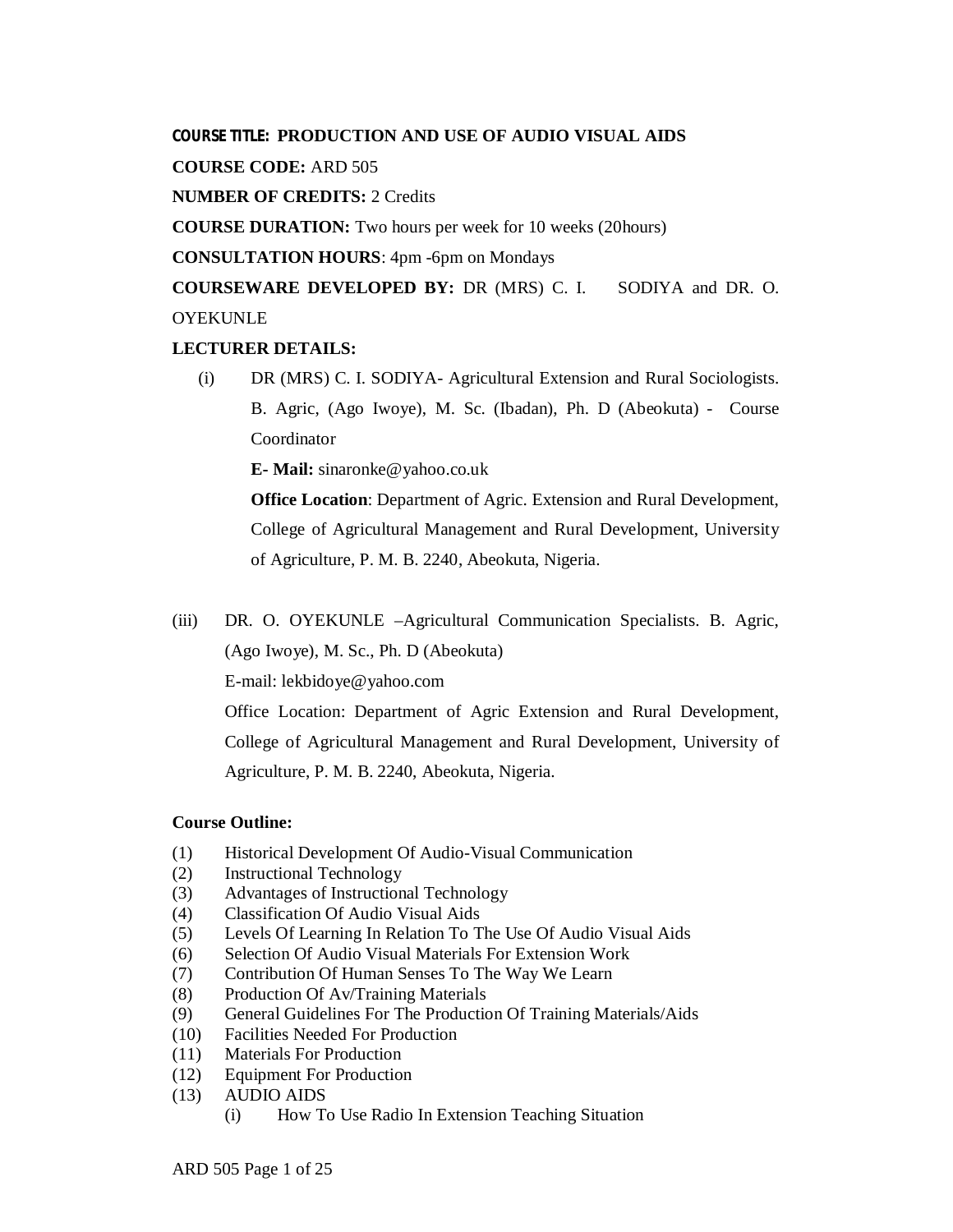- (ii) Audio/Tape Recorder
- (14) Visual Aids
	- (i) Educational Boards
	- (ii) Educational Chats
	- (iii) Still Photographs
- (15) Audio Visuals
	- (i) Functions Of Audio Visual Media
- (16) Three Dimensional Aids:
- (17) Care And Maintenance Of Selected Audio Visual Equipment And Materials
- (18) Museum Resources For Educational Purposes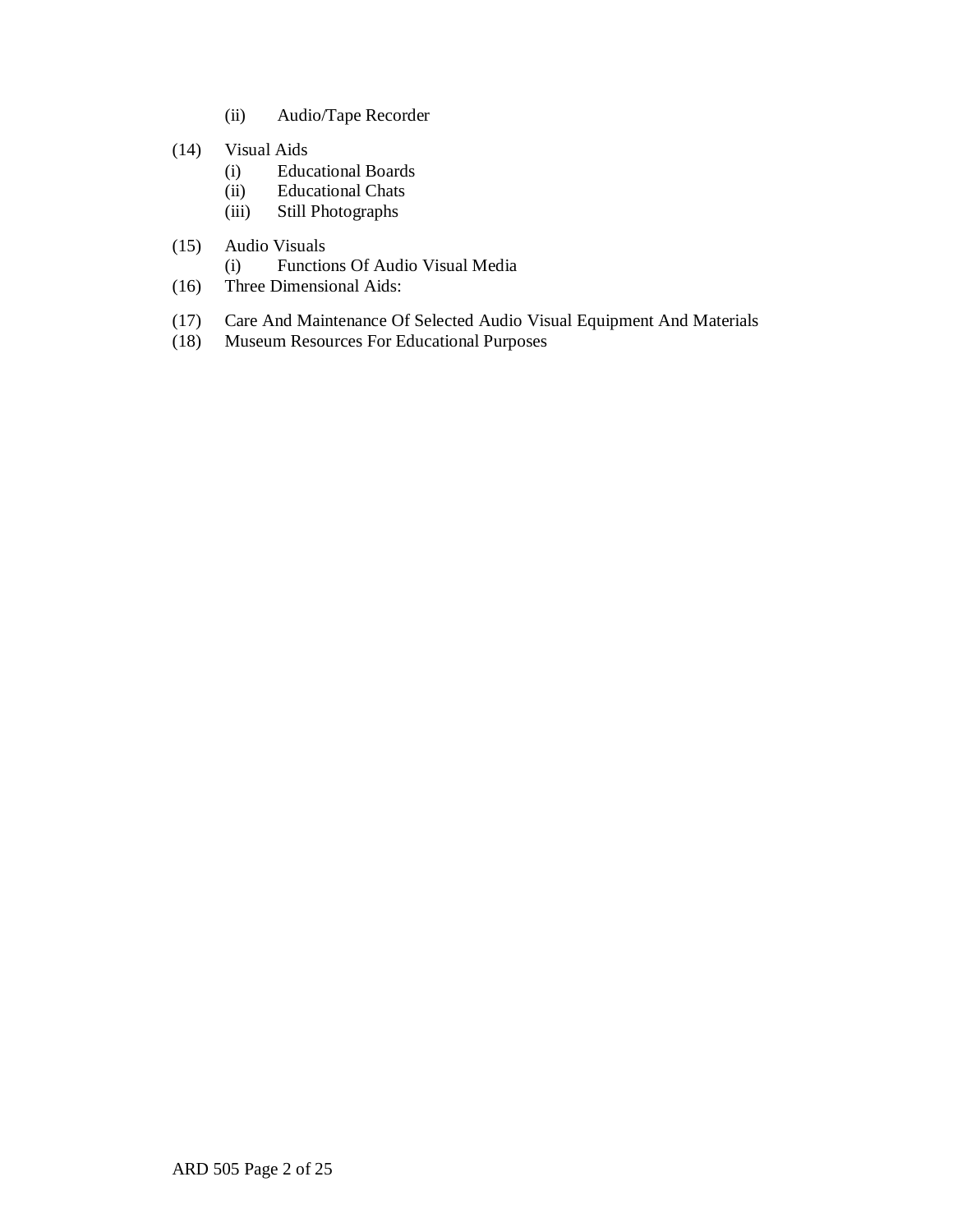## **Course Requirements:**

Students are expected to participate in all the course activities and have a minimum of 70% attendance to qualify for writing the final examination. Students will be required to submit a term paper on any of the topics treated in this course. This will account for part of the continuous assessment. Students will be expected to write a short class test and submit assignments. All class assignments should be word processed on A4 paper

#### **Method of Grading:**

| 1. Class Assignment                         | 5 <sub>marks</sub> |
|---------------------------------------------|--------------------|
| 2. Class Attendance                         | 5 marks            |
| 3. Class Test                               | 15 marks           |
| 4. Term paper                               | 5 <sub>marks</sub> |
| 5. Comprehensive Final Examination 70 marks |                    |
| Total                                       | 100 marks          |

#### **Course Delivery Strategies:**

The course objectives will be achieved by the traditional face to face weekly lecture on designed topics, theoretical materials (lecture notes) provided during the lectures and group exercises. The course delivery strategies will be supported through tutorials and study review at the end of the semester. Students will be encouraged to actively participate during the lecture. Students will also be encouraged and required to read around the topics and follow current instructional aids used for agricultural extension teaching around the world in journals and on the web.

## **Lecture Content**

## **HISTORICAL DEVELOPMENT OF AUDIO-VISUAL COMMUNICATION**

The pre-historic man made use of certain stone implement and symbols to guide his day to day activities. We have it on record that the early man made use of symbols and drawings to communicate ideas. These drawings and symbols represented Audio visual media (AVM) during the pre-historic era.

In modern times, AVM have been conceived as "a wide range of instructional materials and devices designed to provide realistic imagery and substitute experiences in order to enrich curricular experiences of many kinds". It could also be defined as "any device which assists the teacher in more effective instructions"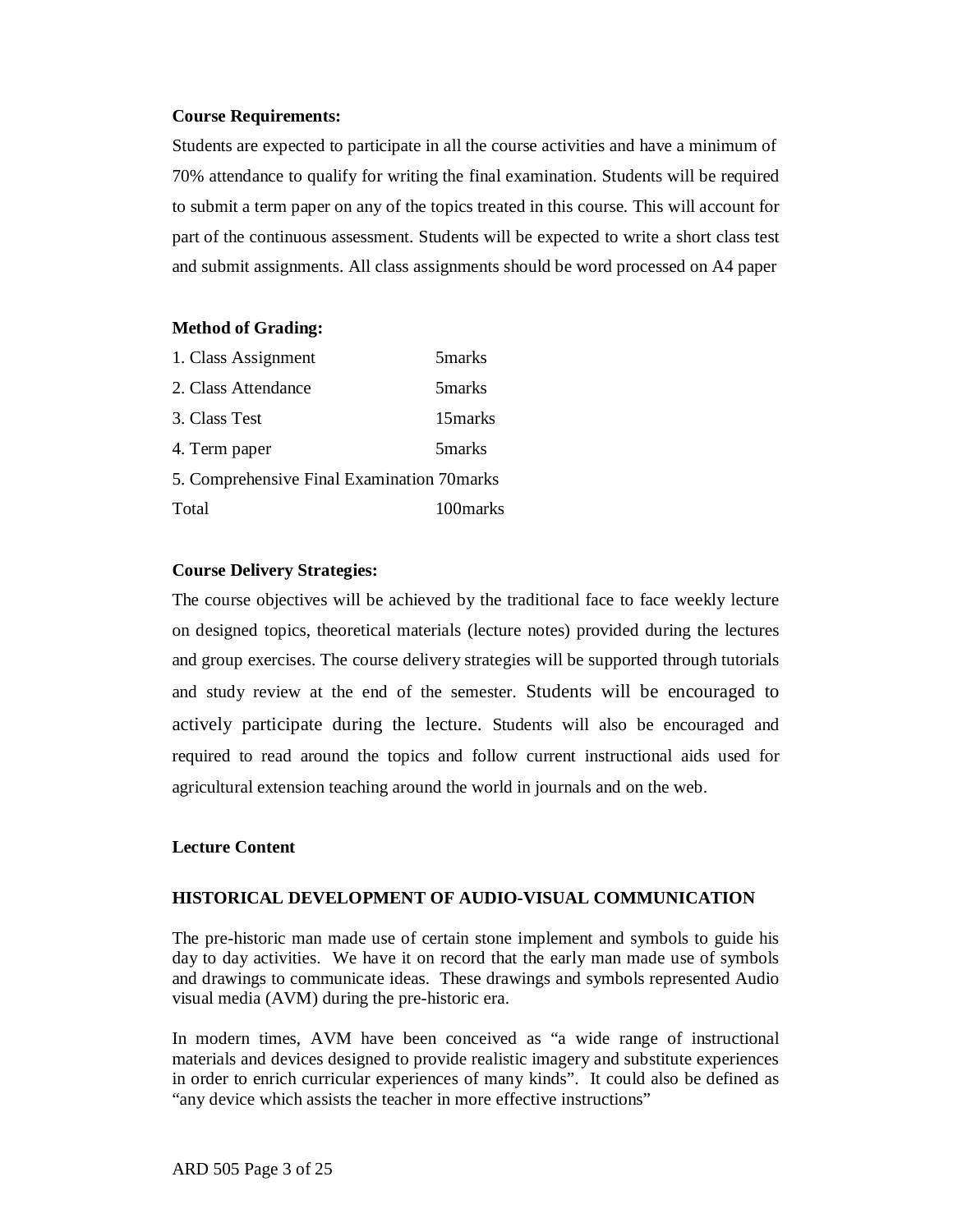From the definitions, it is clear that AVM are designed for direct instruction and to enrich the teaching and learning process and hence contribute to better teaching. Formal instruction involves integration of verbal and non-verbal communication with interdependent effects of learning. Examples of instructional devices for teaching that existed prior to the 19<sup>th</sup>th century include:

- 1. Pascal's Arithmetic Machine
- 2. A worlds map of the  $16<sup>th</sup>$  century
- 3. A planetary machine

The main challenges of AV in Extension today revolve around the use of television and motion pictures which not only constitute a new and important technique on one hand but also serve as means of utilizing and integrating all other forms of AV instructions.

Motion pictures have been used for educational purposes right from inception. Motion pictures and television have had a great impact on education and have broken down some of the barriers between the classroom or the extension teaching settings and the outside world of experience and action.

The development of photography has greatly modified technique of book illustration and exhibitions. Advances in pictorial technique have provided greater flexibility of the non-verbal components of books and exhibitions with consequent improvement in the overall communicative pattern.

Until recent times, the use of instructional media in the classrooms or extension training settings was scanty. Today, many instruments/equipment for verbal and non-verbal instructions have been developed. Media use in education and extension work did not start effectively in Nigeria until after independence. Prior to independence, the first educational radio programme which was in English language was broadcast in early 40s by the Radio Distribution Service under the post and Telegraphs Department.

The Nigeria Broadcasting Service NBS established in 1951 inherited this very limited educational programme, a once a week or single episode programme. This was the situation until 1957 when the NBS was transformed into the Nigerian Broadcasting Corporation NBC. On the  $27<sup>th</sup>$  January, 1958 the Western Nigeria Ministry of Education opened his Audio-Visual Centre in Ibadan and made the broadcast of its first educational programme. Other regional ministries of education took queue of this and opened AV centers in which educational broadcast was emphasized. Educational Radio Broadcasting was inaugurated in 1958, quickly developed in 1960 to the Nigeria Broadcasting Corporation Schools broadcasting unit. This and finally became the Federal Radio Corporation of Nigeria (FRCH) educational services in 1981 with its headquarters in Kaduna.

Dr. J. S. Cookey, the then Federal adviser on education addressed the National Advisory Committee on Education in November 1969, and said "The production and use of Audio-visual materials should be taught as an important aspect of the curriculum in our Teacher Training Colleges and Agricultural Extension training establishments. Along this line, the Federal Government took over the Northern School Broadcasting Unit in 1969 and changed its name to Federal Schools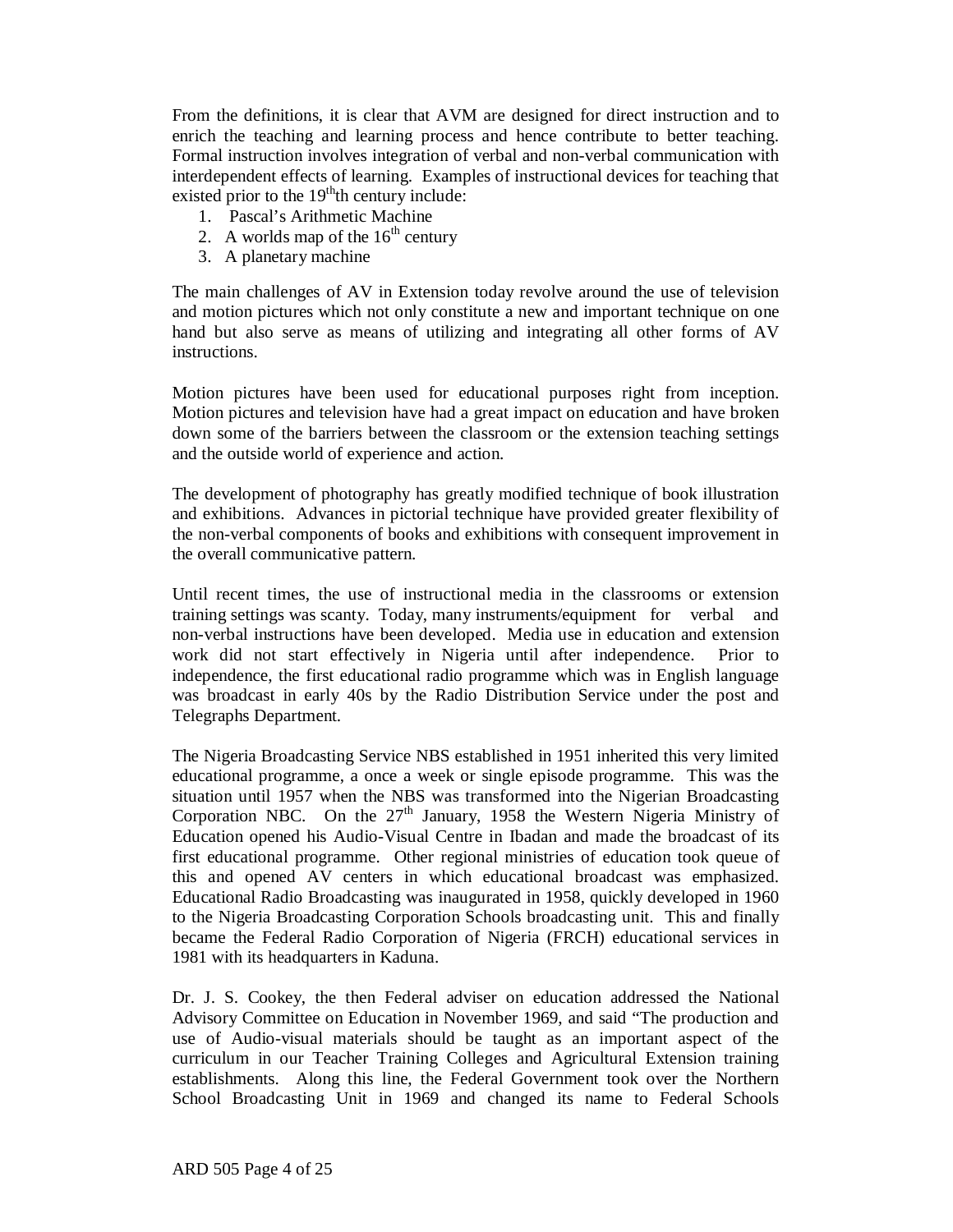Broadcasting Unit with its Headquarters at Kaduna. On the  $1<sup>st</sup>$  April, 1977, the name was further changed to 'The National Educational Technical Centre with its Headquarters in Kaduna. It was of the status of Research Institutes having its own Director.

Hence, with this development, there was the establishment of various Resource Centres and Educational technology Units in Ministries of education all over Nigeria. From the above, it is certain that the need for rapid application of educational technology to formal classroom teaching and extension teaching in Nigeria and other parts of the world has been recognized. Specifically in the field of extension, the story regarding the development of AV technology and its use in extension is the same. For example we have the Audio-Visual Technology Centre of the National Agricultural Extension and Research Liason Services (NAERIS) located at Zamaru in Zaria. We also have the Agricultural Media Resources and Extension Centre (AMREC) as a Unit under the University of Agriculture, Abeokuta. Other similar units have been established in various agricultural extension and related institutions nation wide.

## **INSTRUCTIONAL TECHNOLOGY**

Instructional technology is a process consisting of educational media as well as methods for organizing and effectively utilizing these media in the extension teaching situation, i.e. without manipulating the media effectively you may not achieve your goal.

Instructional technology involves the integration of men, machines/materials and

ideas.

Men: Extension agent, farmers, members of youth club, women group etc.

Machine/material: AV equipment and mass media used for training and teaching purposes. e.g. Radio and TV.

Ideas: Objective of the teaching task. Selection and the continuous evaluation of the materials.

Specifically, instructional/Audio-Visual technology concerns itself with the use of equipment (hard wares) and materials (soft wares) in the extension teaching and learning process.

Such materials include: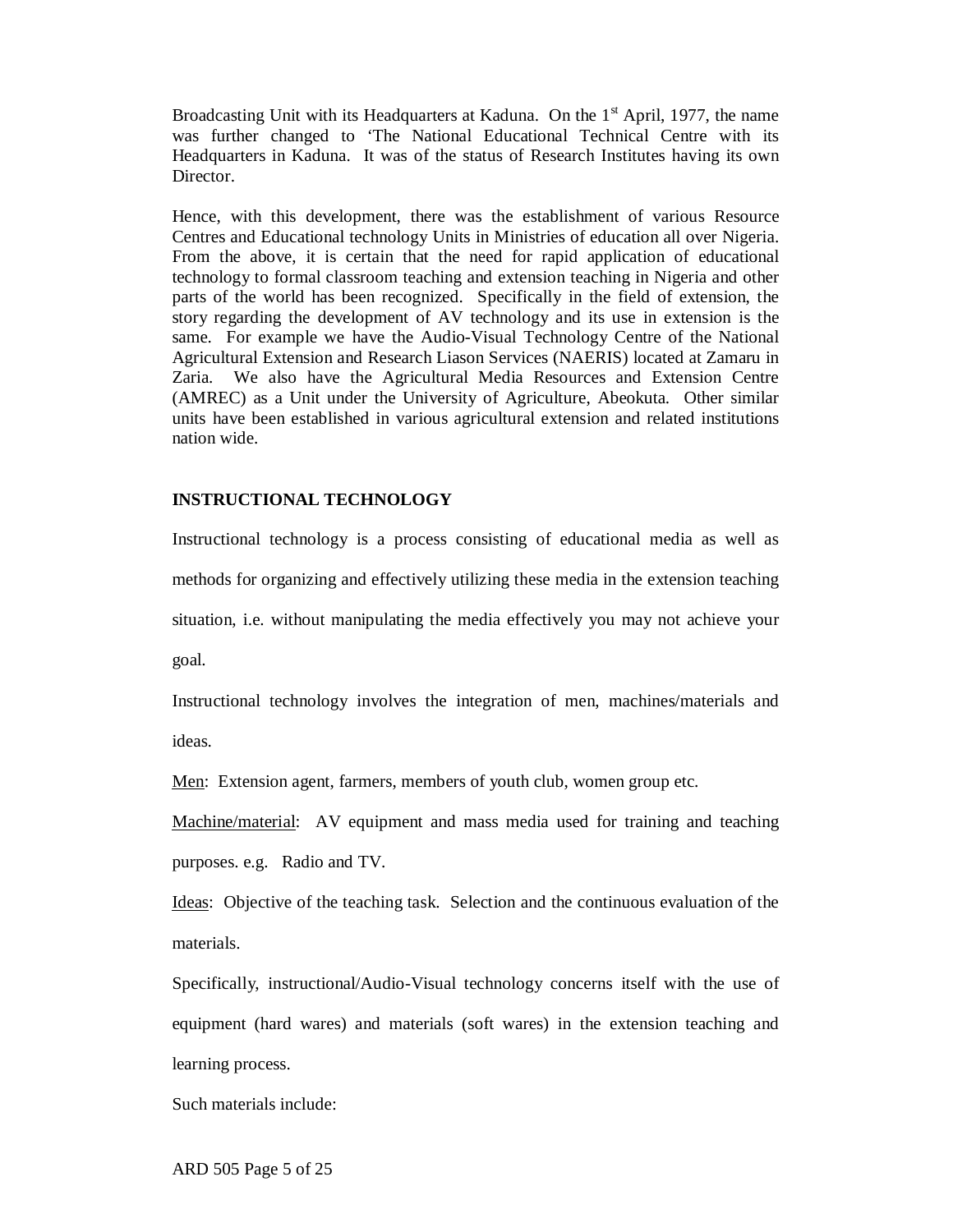- 1. Projected media e.g. Films, filmstrips etc.
- 2. Broadcast and Telecommunication media e.g. Radio, Television.
- 3. Computers/teaching machines
- 4. Printed materials e.g. journals, textbooks, hand outs etc.
- 5. None projected cards e.g. chalkboards, adhesives e.g. flannel graph, magnetic board, bill board etc.
- 6. Pictorial cards e.g. charts, photographs,
- 7. Three dimensional aids e.g. models, replicas.

For effective teaching, a suitable objective must be set for the lesson. After this, the extension agent should seek to organize and structure the learning tasks. With this, he will ask such questions as what materials, equipment and method will I need to use so that the farmer might learn better. This quotation should enable him to identify the correct style and quality of materials and equipment that are requested for effective teaching of the topic so that the learners can acquire the necessary knowledge, skills attitude, values, habits and interest with proper understanding.

| Extension agent $-$ | Technical message                                 |
|---------------------|---------------------------------------------------|
|                     | Method of presentation                            |
|                     | Environment is conducive.                         |
|                     | Relevance to the circumstances of the user of the |
|                     | message                                           |
|                     | AV technology to use.                             |

All these are efforts the VEA should harness to maximize the process of teaching and learning.

Advantages of Instructional Technology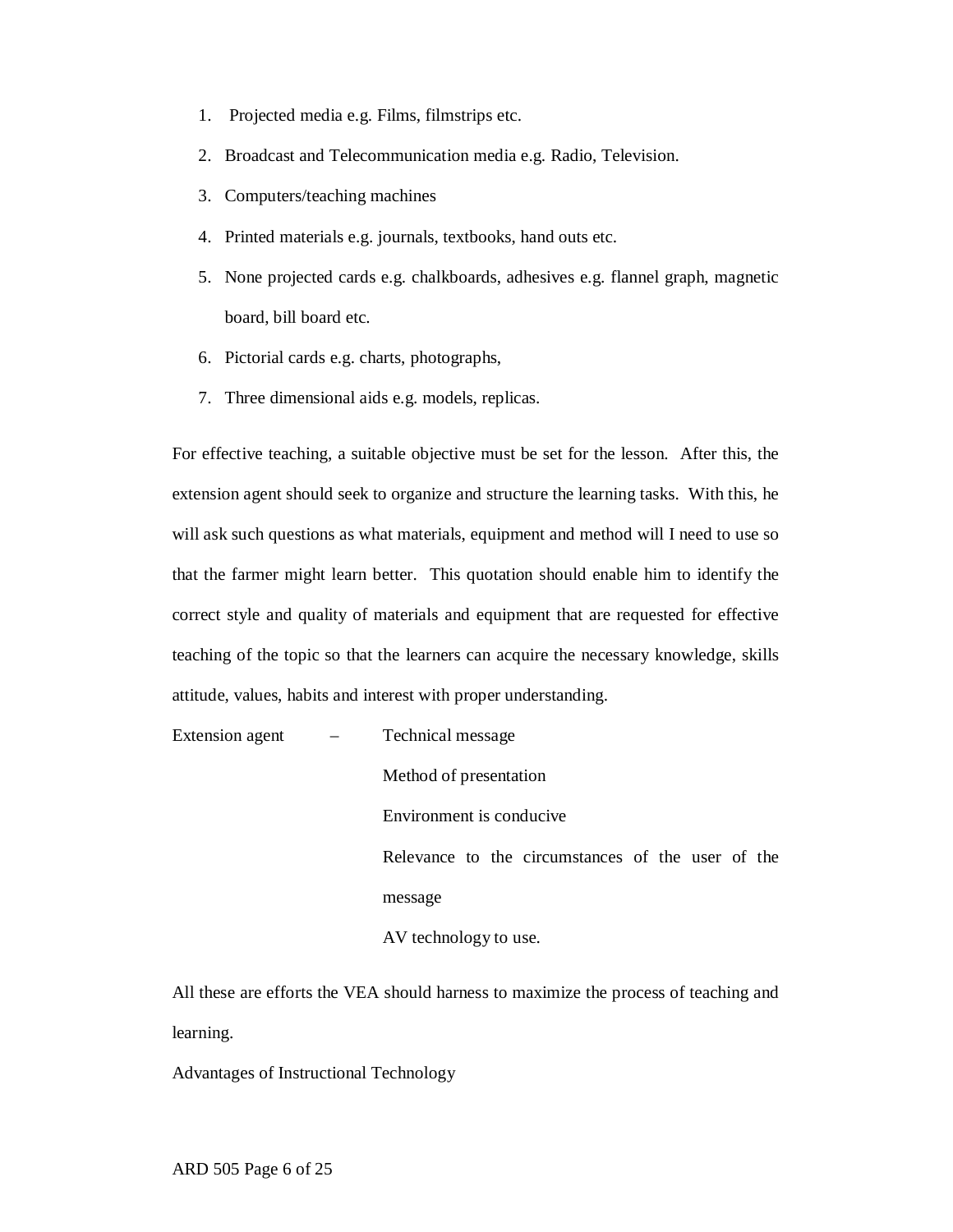- 1. It supplies a concrete basis for conceptual thinking and hence reduces meaningless words response of learners (meaningless questions).
- 2. It has a high degree of interest for learners.
- 3. It offers necessary basis for the development of learning hence it makes learning to be more permanent.
- 4. It offers a reality of experience which stimulates self activities on the part of the learners.
- 5. It provides experience not easily secured by other methods and contribute to the efficiency of learning.

## **CLASSIFICATION OF AUDIO VISUAL AIDS**

|    | <b>VISUAL</b>                                   | <b>AUDIO</b>                                      | <b>AUDIO</b>   | <b>VISUAL</b> |  |  |
|----|-------------------------------------------------|---------------------------------------------------|----------------|---------------|--|--|
| 1. | Non projected Aids                              | (1) Record $\&$ record players                    |                | $(1)$ Film    |  |  |
|    | Chalkboard<br>$\overline{\phantom{0}}$          | (2) Tape recorders                                | (2) Television |               |  |  |
|    | Adhesives e.g.<br>$\overline{\phantom{0}}$      | (3) Radio                                         |                | $(3)$ Video   |  |  |
|    |                                                 | Flannel graph, magnetic (4) Language laboratories |                |               |  |  |
|    | Board, bill board, plastigraph e.t.c.           |                                                   |                |               |  |  |
| 2. | Pictorial Aids                                  |                                                   |                |               |  |  |
|    | Chats<br>$\overline{a}$                         |                                                   |                |               |  |  |
|    | Photographs<br>$\overline{a}$                   |                                                   |                |               |  |  |
| 3. | Mobiles                                         |                                                   |                |               |  |  |
| 4. | Three dimensional aids                          |                                                   |                |               |  |  |
|    | Displays, models                                |                                                   |                |               |  |  |
| 5. | Projected aids                                  |                                                   |                |               |  |  |
|    | Filmstrips & slides<br>$\overline{\phantom{0}}$ |                                                   |                |               |  |  |
|    | Projectors                                      |                                                   |                |               |  |  |
|    |                                                 |                                                   |                |               |  |  |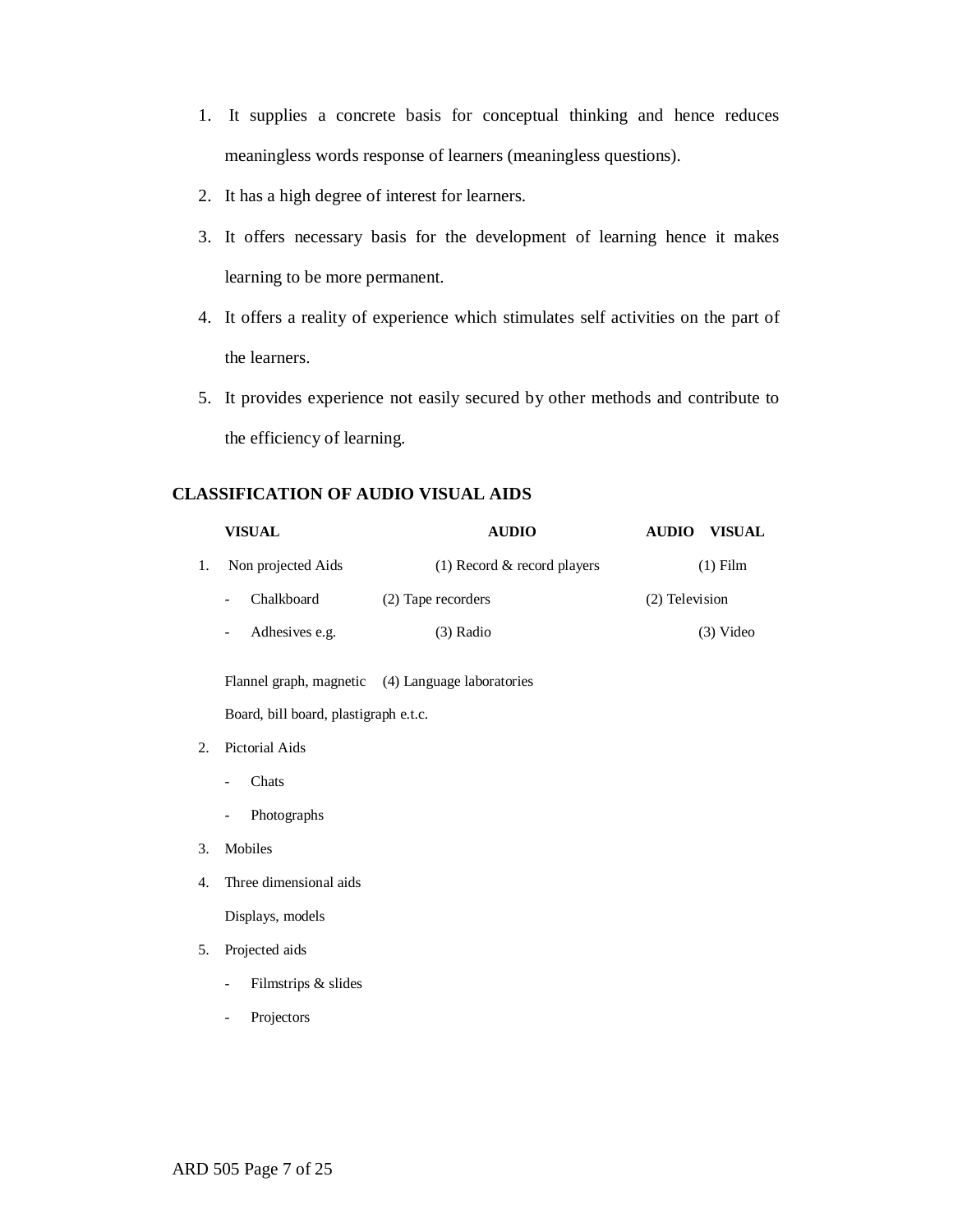# **LEVELS OF LEARNING IN RELATION TO THE USE OF AUDIO VISUAL**

## **AIDS**

There are three levels of learning in relation to the use of audio visual aids.

- 1. Abstract level of learning or memory level in teaching This level encourages rote learning i.e. learning that emphasizes cramming. This makes learners to achieve very little. The method is subject and teacher/agent centered and it has failed to promote and sustain the interest and inquisitive spirit of the learners.
- 2. The Semi-concrete level of learning and understanding level in teaching. At this level, the teacher speaks of what he knows and understands. Learners accept the facts only after discussion i.e. the learners are made to be active participants and they learn at their own pace. The teacher or agent acts as intelligent guide. AV materials play a vital role at this level, e.g. a picture of a tractor and other pictorial materials can be used as substitutes for reality.
- 3. Concrete level of learning and reflective level in teaching. At this level, the students or learners are not only active but they are active participants. The teacher/agent makes use of concrete materials which are the best of all teaching aids. Real objects are used not imitations, real exercises (method demonstration). Learners watch you, participate and practicalise it under your supervision.

## **SELECTION OF AUDIO VISUAL MATERIALS FOR EXTENSION WORK**

In order to select the best and the most suitable audio visual and materials, certain factors should be considered: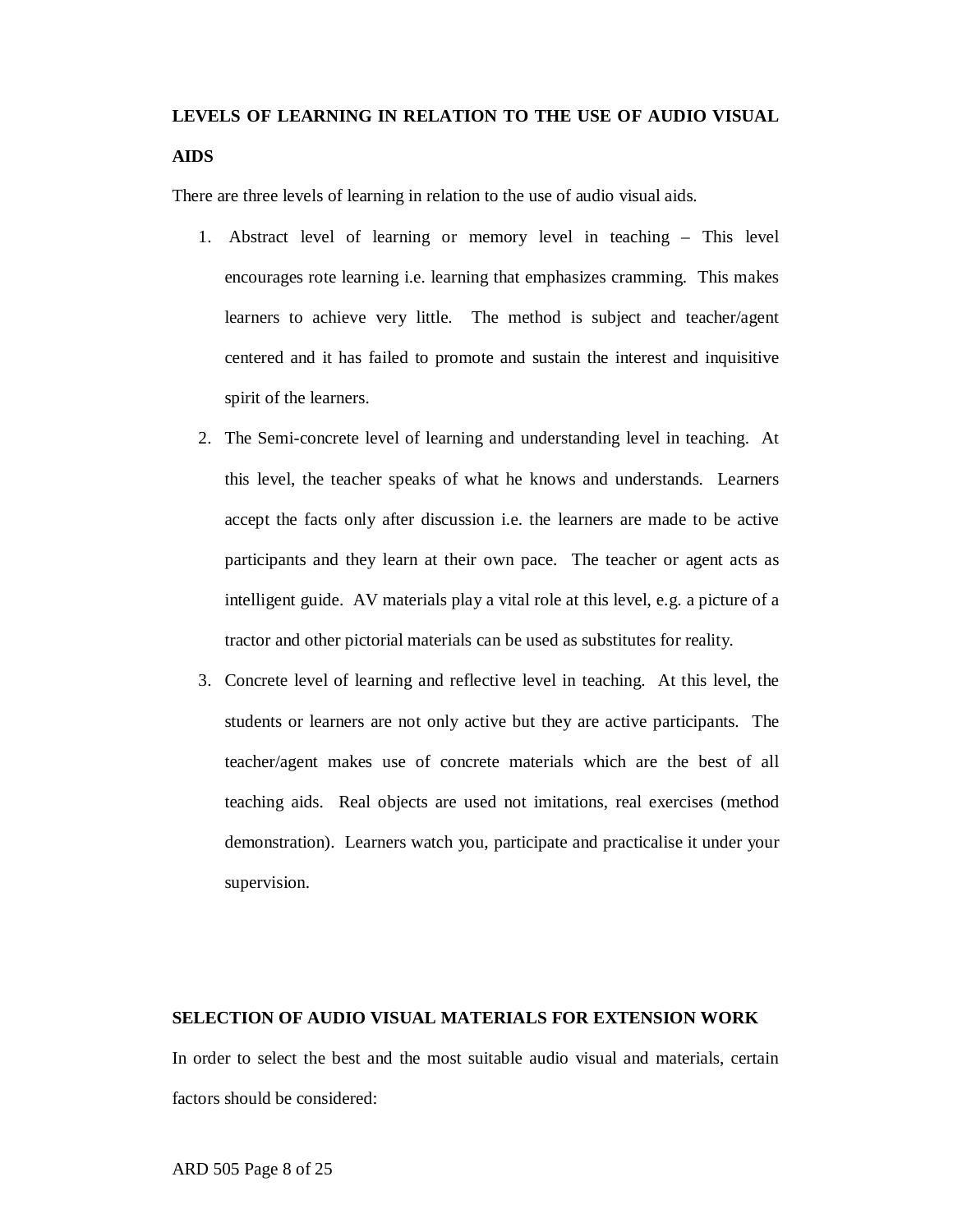- 1. Authority reference Some authorities recommend materials to use. Check references and find out recommendations on materials to use in teaching a particular group of people/audience.
- 2. Instructional task/aim and objective of the teaching Examine your objective.
- 3. Learners characteristics
	- Age range of the learners
	- Level of experience as knowledge in farming
	- Educational background
	- Attitude of the learners
- 4. Operating versatility can the material be easily manipulated by you as it is very complex.
- 5. Instructional uses can the medium enable the agent to arrange a more effective instructional environment which can help the learner to learn more and better.
- 6. Aesthetic consideration The material must be acceptable artistically. People like colorful things.
- 7. Safety and ease of use Do not use dangerous materials.
- 8. Scope and price it must be appropriate and have an overall coverage of the topic. It must be cost effective. Use cheaper materials.

## **CONTRIBUTION OF HUMAN SENSES TO THE WAY WE LEARN**

Balogun (1982) came out with findings of his research that human beings learn through 5 major senses and the contribution of the senses to learning are as follows:

1% through taste

1.5% through touch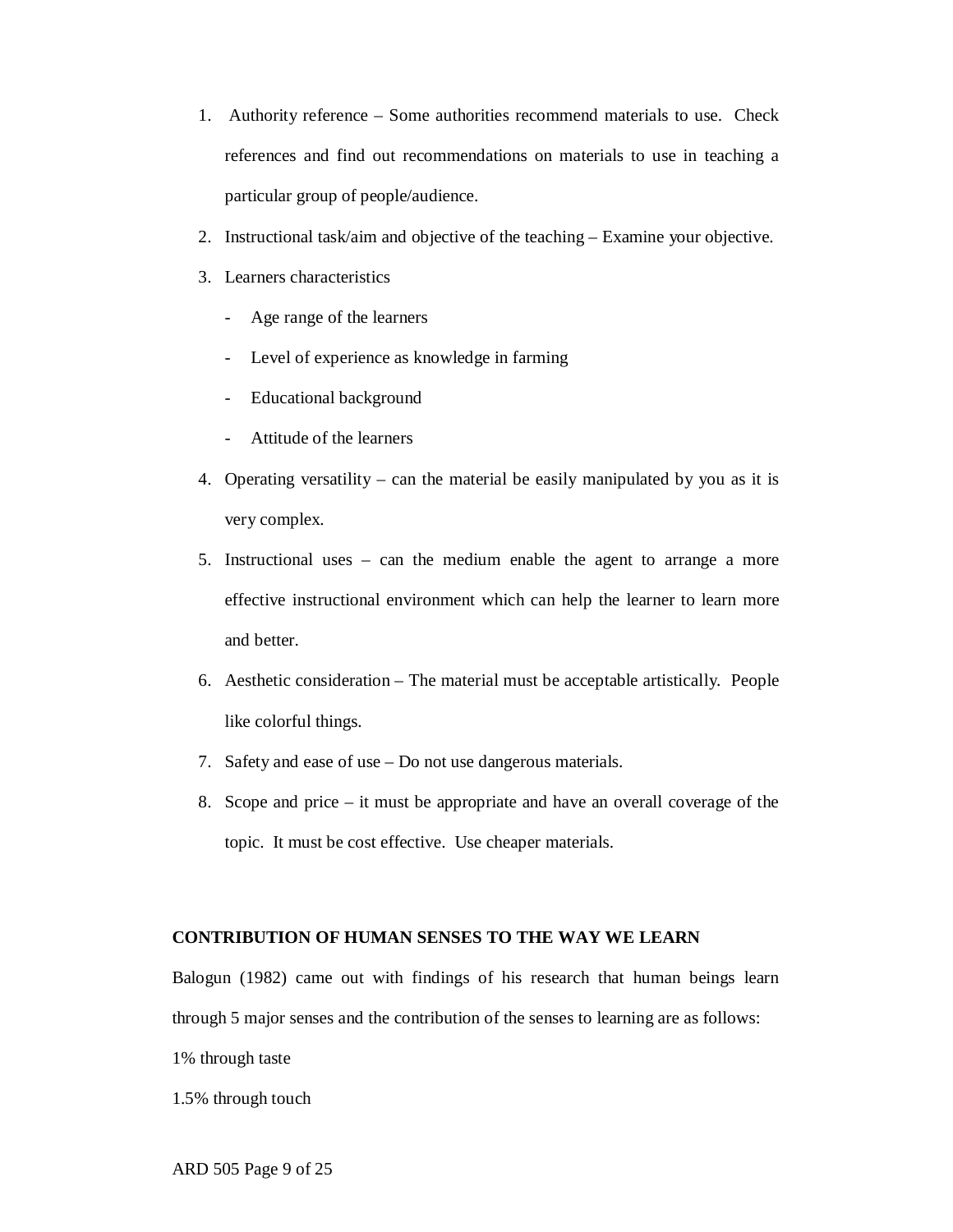3.5% through smell

11.0% through hearing

83.0% through sight

From the above data it appears that the bulk of our learning is through the sense of sight. On the other hand, the rate at which we remember what we have learned varies with the senses. For example:

10% of what we hear is remembered

50% of what we hear and see is remembered

90% of what we hear, see and do is remembered

This can be substantiated by popular a Chinese proverb which says: "What I hear I forget, what I see I remember, what I do I understand".

All the above mentioned points suggest that for effective teaching and learning to take place, the extension agent must go beyond mere talking. He needs to provide visual and or concrete experiences of the things he is teaching. It should be noted that educational or AV media should adequately complement words as concrete experiences provide a solid base of knowledge.

#### **PRODUCTION OF AV/TRAINING MATERIALS**

Broadly speaking, there are two types of production:

- (i) Commercially produced
- (ii) Locally produced materials/aids

Commercially produced materials are designed for a relatively heterogeneous audience and they could be useful for multiple purposes.

The locally produced materials are designed for more specific purposes and for relatively homogenous learner audience.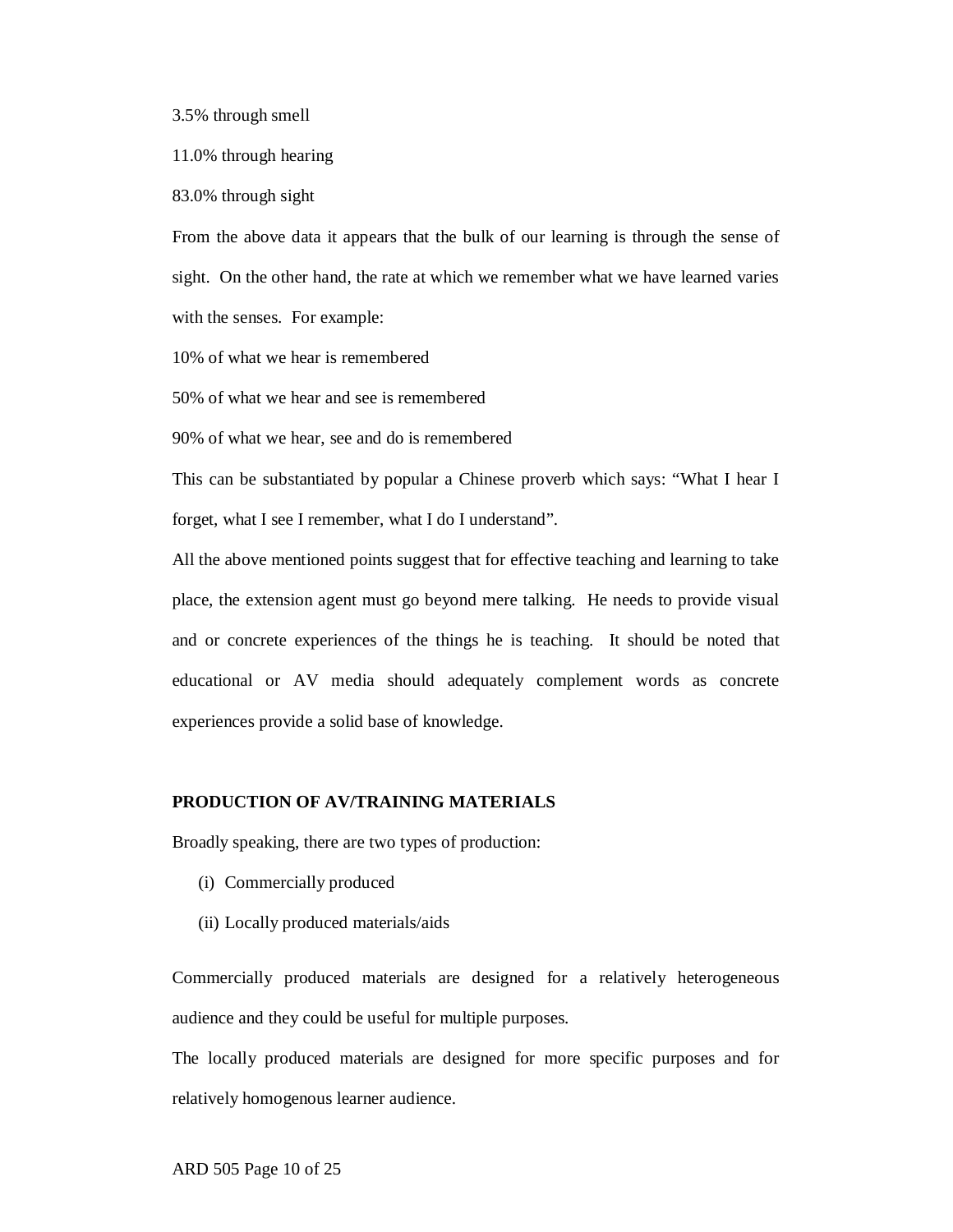For adequate use of training aids in extension work, it is imperative to encourage extension agents to acquire and develop skills in the design and production of simple learning aids.

## **General Guidelines for the Production of training materials/aids**

- (1) Identification or understanding of the specific training objective.
- (2) Familiarity with the characteristics of the target audience to ensure suitability in terms of age, social and cultural background, beliefs, linguistic competence etc.
- (3) The content of the message should then be selected based on the first 2 guidelines.
- (4) Cost effectiveness must be ensured.

## **Facilities Needed for Production**

- 1. Spacious room for planning, design and development.
- 2. Provision for graphics, photographic and audio materials
- 3. Storage space for quick and easy and retrieval of materials
- 4. The maintenance culture to ensure continuous usefulness of the facility.

## **Materials for production**

Adequate materials should be provided for graphics, sound recording, photography, duplicating and reproducing materials and some printing materials e.g. graphics require ample supply of card boards, newsprints, brown papers mechanical lettering devices cut out letters, pens, inks, pencils, markers, rulers, water colour transparency sheet, laminating materials etc. For photography, we need ample supply of films and printing materials.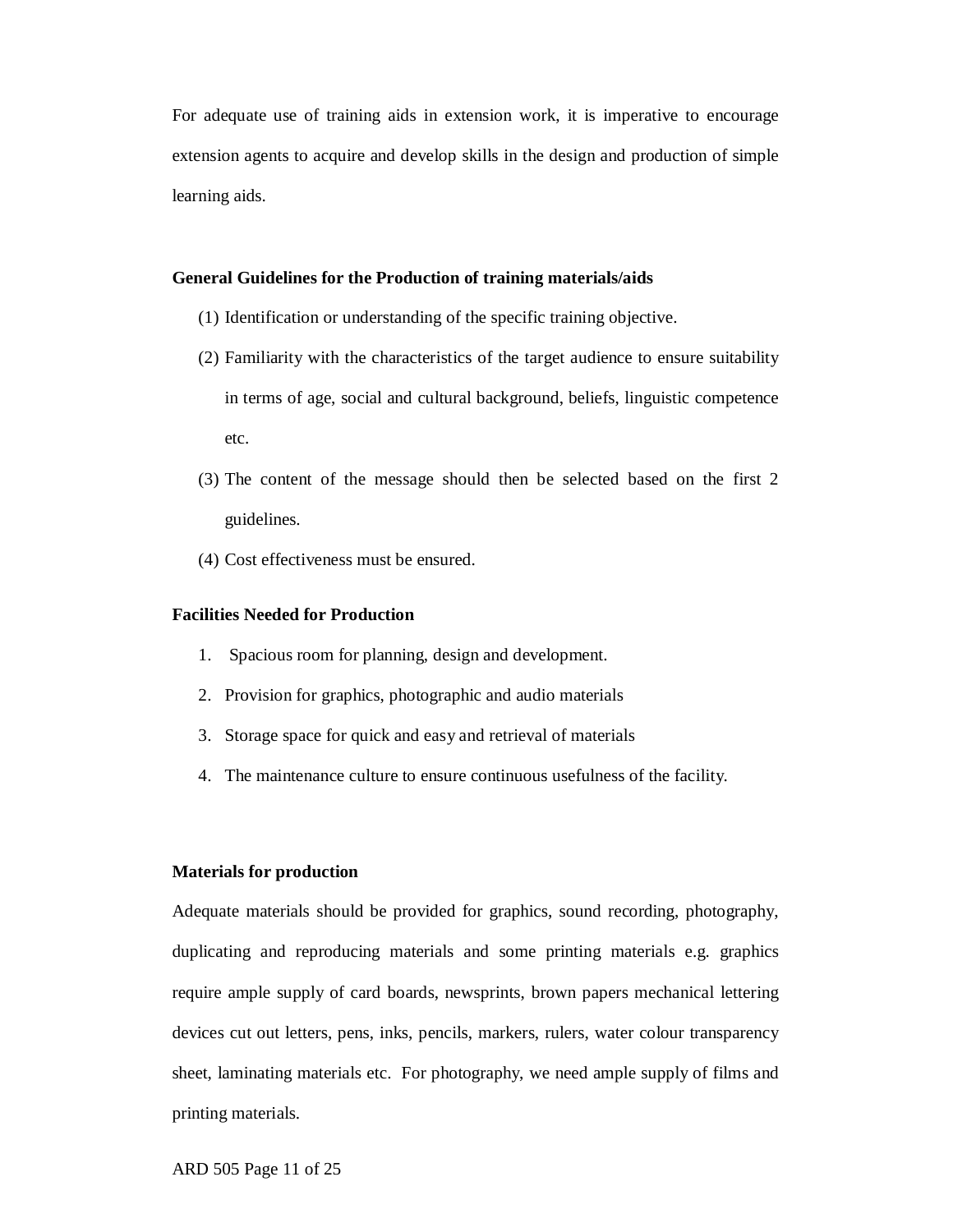#### **Equipment for Production**

Equipment should be provided for typing and production of materials. Tape recorders, editing equipment, tape duplicator for audio aids. Video camera and still camera.

## **AUDIO AIDS**

Any device used to pass information to a learner in a teaching learning situation only through the sense of hearing is an audio aid.

Audio media are communication media which provide information that we hear. Such information is received through the ears. Audio materials include: radio, tape recorders, telephone.

- (1) Radio: The radio is known to be the most effective mass media channel for communicating agricultural information. It can easily be used in the rural setting. It has been severally recommended by most development support communication researchers and extension experts as an inexpensive medium for reaching a good majority of rural dwellers in many developing countries. Advantages of radio in Extension work
	- 1. The audio ability makes it more appealing. Good microphone voice is very attractive to human beings, especially when local dialects are used. This breaks the literacy barrier created in print media.
	- 2. It is the cheapest and fastest means of reaching very wide audiences.
	- 3. It reaches large audience at the same time. Because large number of people own radio sets, information spreads very fast.
	- 4. It is less expensive to purchase the availability of the transistor radio at affordable prices makes it attractive.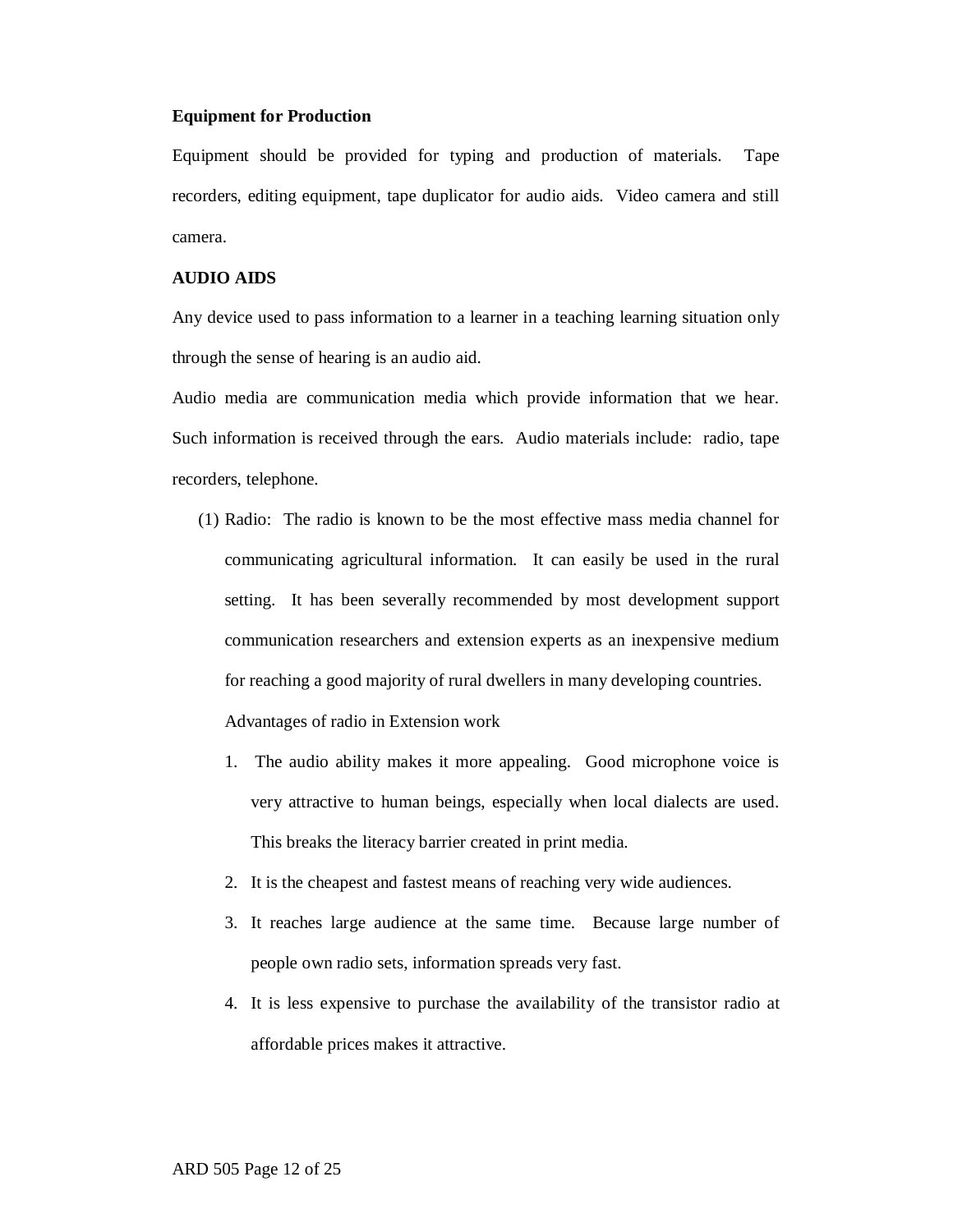- 5. It does not depend solely on electricity for power source. Almost all transistor radio sets use batteries.
- 6. Because of its small size, radio can be carried about.
- 7. It emphasizes local languages most radio stations broadcast in the local languages with their area of reception.
- 8. It removes the barrier of time and space as it can reach a large percentage of people at the appropriate time.
- 9. Programme broadcasts could be repeated.
- 10. Farmers can be engaged in other activities while listening to radio programme.

#### **How to use Radio in extension teaching situation**

- 1. Select topics based on the needs of people.
- 2. Physical condition is there any noise in the environment, ventilation, seats.
- 3. Learning condition get materials ready for the teaching.
- 4. Teachers involvement VEA must be involved. Generate a discussion that will show that they actually listened.
- 5. Evaluate.

A radio vision situation can be created by preparing and distributing visual materials to the intended audience in advance. When the programme is on they could turn to the visuals thereby combining them with the message.

#### **Audio/Tape Recorder**

Information to be disseminated to the farmers can be recorded on audio tapes or cassettes with the aid of a tape recorder. This can then be played for the farmers in their villages. The teacher can pause the tape and explain.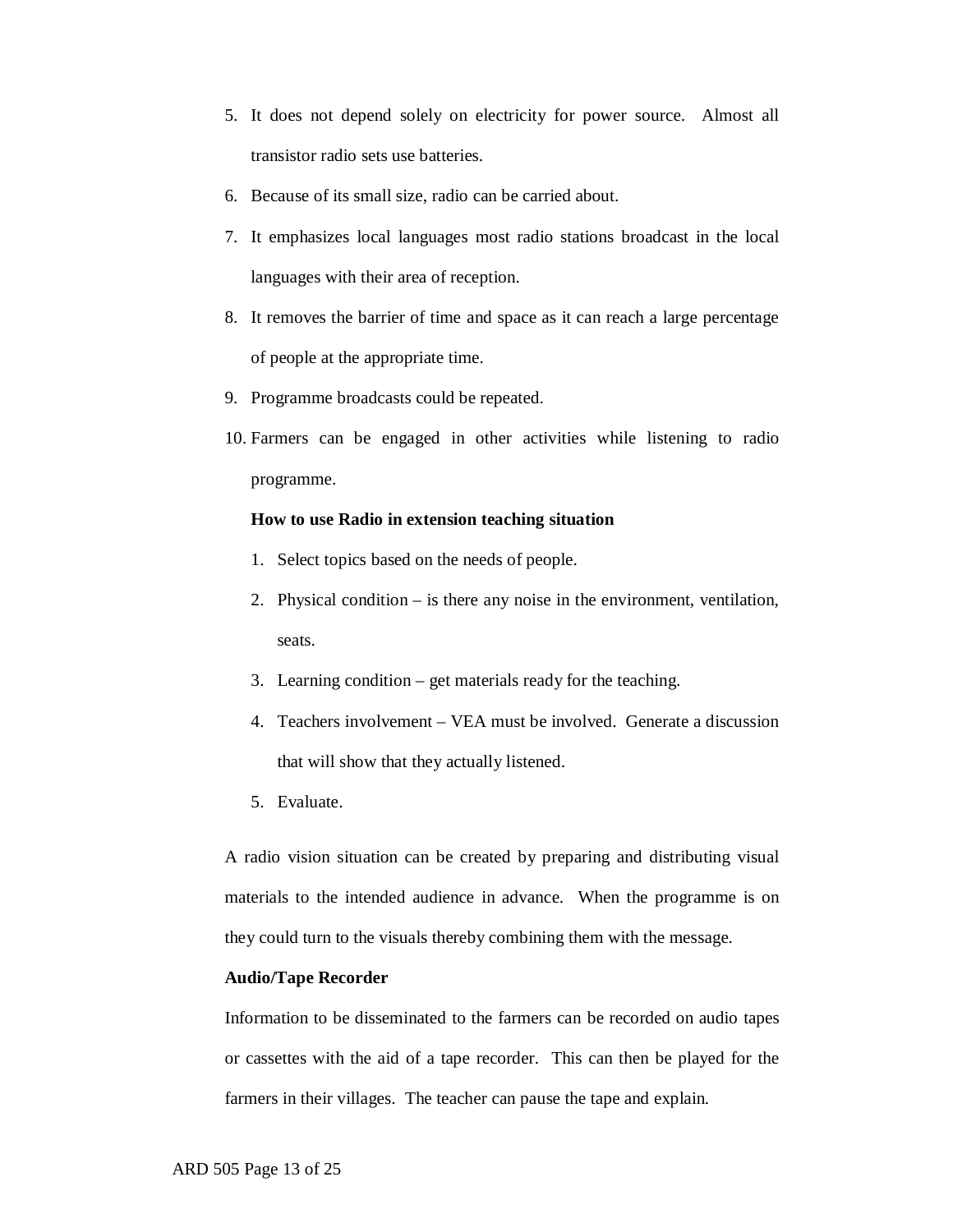#### **VISUAL AIDS**

#### **I. EDUCATIONAL BOARDS**

There are various boards used for the purpose of educational communication and for extending instructions.

(a) The Chalkboard

- it is a vehicle for a variety of visual materials. It was the major instructional material used in colonial schools in Nigeria and in most training situations in the colonial era. It is still the most commonly used instructional medium in rural setting and in most of the developing countries.

Types of chalkboard

- 1. Movable Chalkboard This is made of plank or plywood to stand on a support. It can be used for both indoor and outdoor training sessions.
- 2. Wall Chalkboard Painted wall is the most common in rural areas but in schools, concrete wall is common plywood fixed to the wall can also be used. It has wider working area. It can be easily projected upon and provides good writing surface. It has the disadvantage of exposing works not yet needed.

How to make effective use of chalkboard.

- 1. Never talk with your back turned to the audience. It is important to maintain eye contact with your audience so as to hold the interest and attention.
- 2. Write legibly and boldly for everybody to see clearly.
- 3. Arrange work on the chalkboard in an orderly manner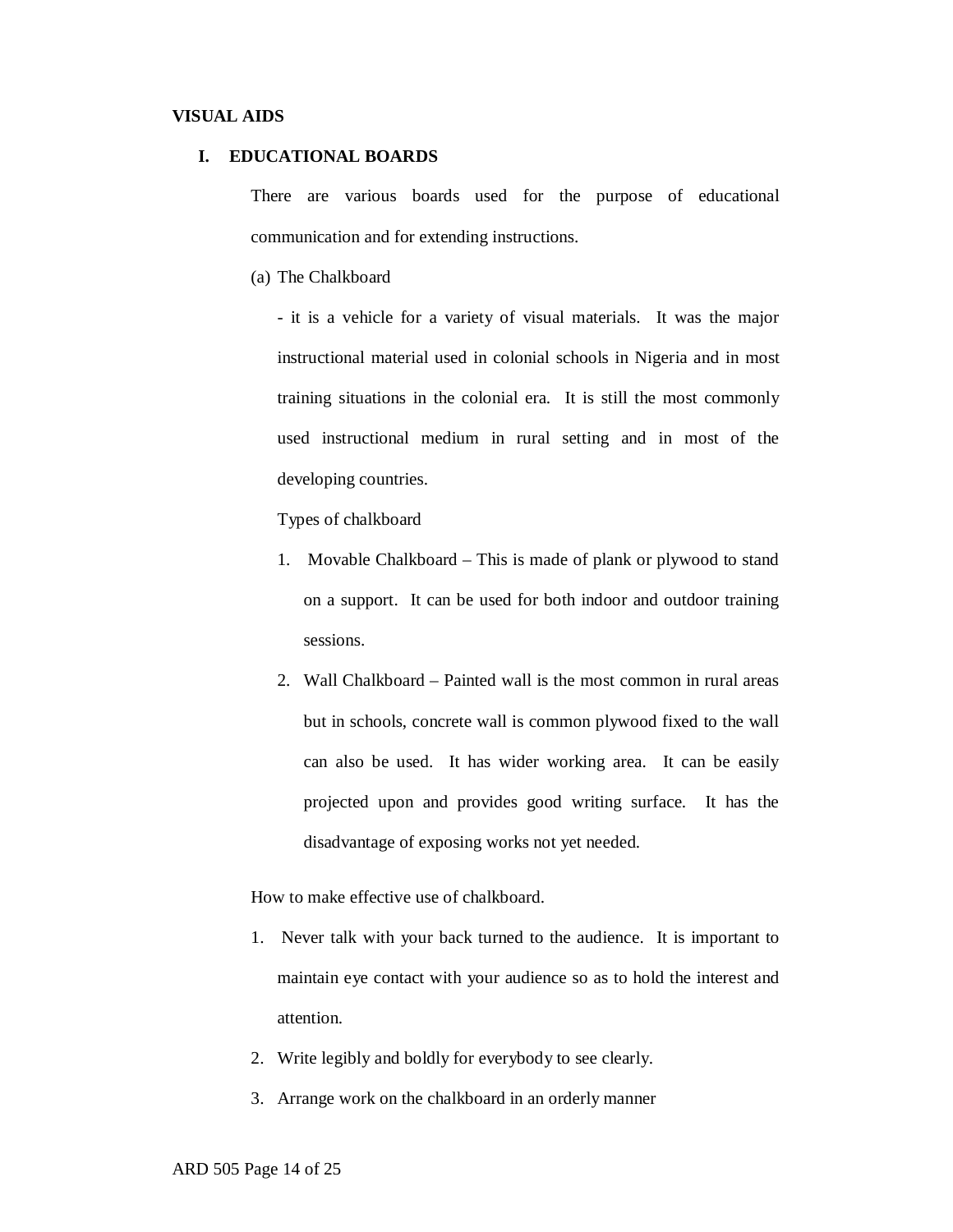- 4. Keep your chalkboard clean always
- 5. Renovate chalkboard when necessary.
- (b) Flannel graph (adhesive)

It is used with the idea of rough to rough surface. This could be made of cotton, flannel or wool materials. It can be made by covering a piece of plywood above. Picture, diagrams backed with the same materials as sand papers will stick to the flannel board. It is used to illustrate points, state facts and highlight ideas. It is inexpensive and easy to prepare. Materials used on the flannel board should be stored flat in large envelopes.

- (c) Magnetic Board: This is mostly used for displaying purposes. Three dimensional aids can be displayed on this type of board. The object to be displayed is simply magnetized on to the surface of the board.
- (d) Bulletin Boards: This is used for the display of educational and information materials. It is inexpensive, saves time as materials that could not be presented during the training session could be pasted on the bulletin board.

#### (2) **EDUCATIONAL CHATS**

These are probably the most useful type of visual and available to extension agent in rural setting. Extension agents can make them easily and effectively. Chats of many concepts usually lead to confusion and too complicated ones usually have poor educational value, hence the following guidelines need to be followed in producing chats of high educational value.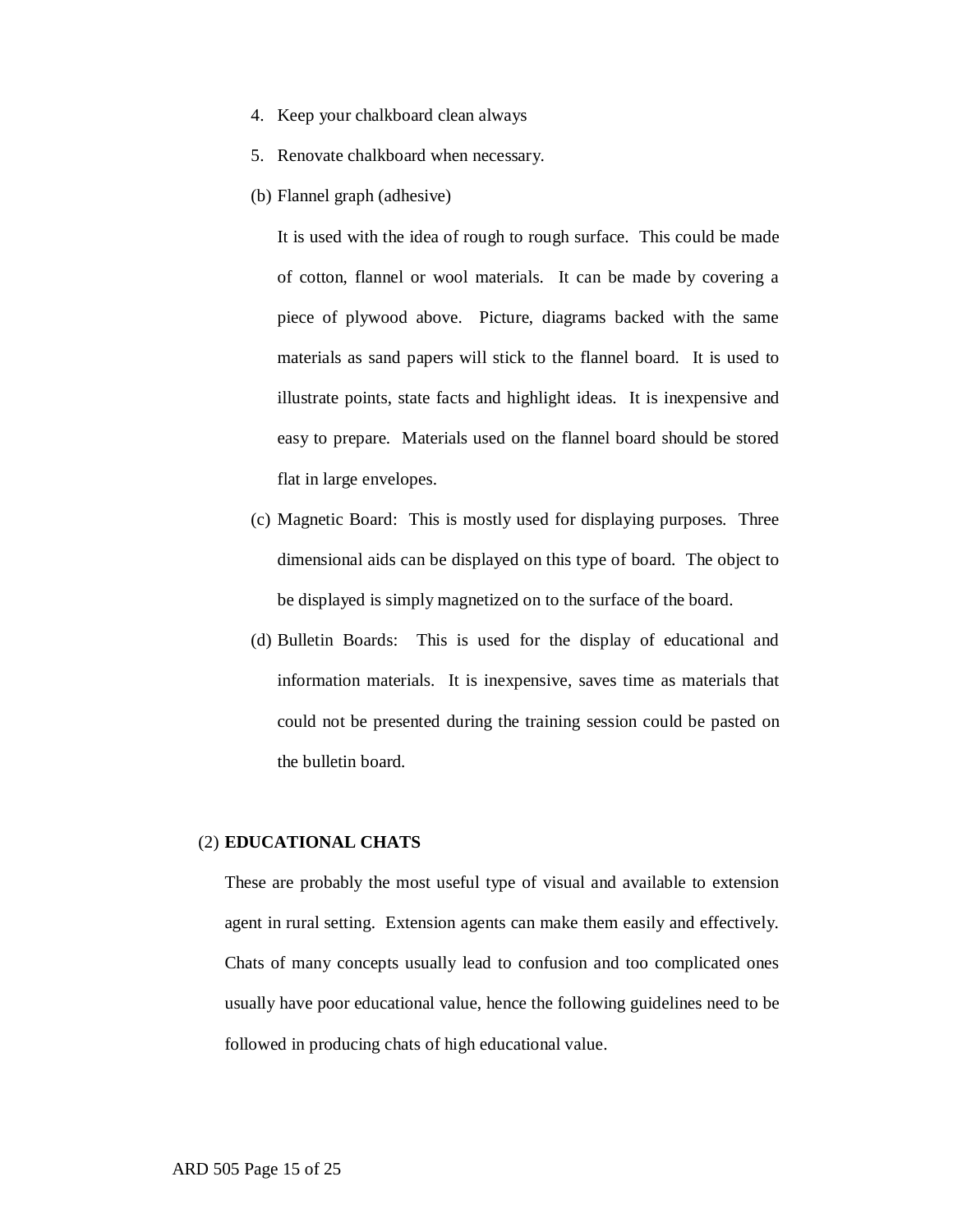- i. What information should the chat convey and for what size of audience.
- ii. Is it simple enough, attractive, accurate and colorful? Does it carry limited information?
- iii. Is the chat necessary at all or is there another material that could do a better job.

## Educational Uses of Chats

- i. Chats are used in classroom teaching or training setting especially to introduce or consolidate an idea or an innovation.
- ii. Chats are useful for revision.
- iii. They could be used to highlight important points.
- iv. They are used to visualize some ideas or concepts especially those that may be difficult to understand if treated only in words. Storage of chats should be done flat and not rolled. It should be done horizontally or vertically according to size and not according to size and not according to content.

## (3) **STILL PHOTOGRAPHS**

These are pictures taken of a particular event or materials to be taught devoid of any distractive element and displayed in an appropriate sequence to form a complete story which leads to the attainment of the training objective or which will enhance the understanding of the subject matter.

**THREE DIMENSIONAL AIDS:** These are materials that have length, breadth and depth, hence they are referred to as three dimensional.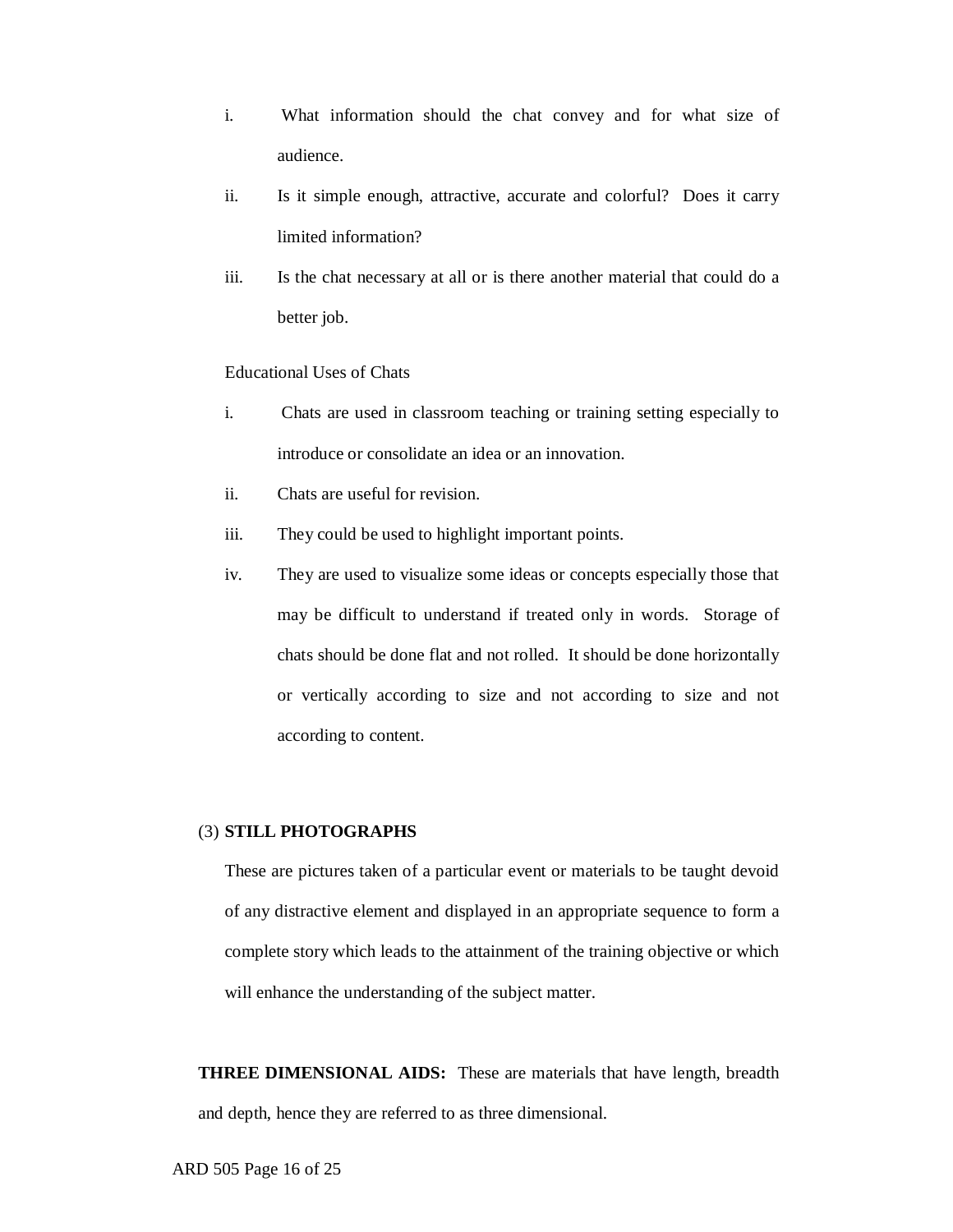They can be any of the following types:

- 1. Real objects like orange, fish, life animal used for exhibition etc which you can see and hold.
- 2. Imitations of the real object which are enlarged in size e.g. model of a grasshopper.
- 3. Imitation of the real object diminished in size e.g. a globe of the world or model of a tractor.
- 4. Mock form e.g. a toy tractor that moves.
- 5. Representation of a real situation e.g. a diorama or play showing some aspects of rural life.

Functions of three dimensional aids in teaching and extension work

- 1. It provides concrete and realistic experience from which facts can be discovered.
- 2. It stimulates imagination and alters attitude
- 3. It can be used for teaching of functional spare parts of an agricultural equipment or implement e.g. a mock up tractor can be used to teach the process of dismantling and assembling of parts.
- 4. It is used to clarify abstract ideas e.g. models.
- 5. It assists in promoting the understanding of facts e.g. a diorama is useful for portraying historical scenes and scenes not easily perceived in real life because of distance from reality.
- 6. Place where portraits of heroes and heroines are kept.
- 7. Where pictures, films, filmstrips and slides of agriculture, rural development and natural environment are kept.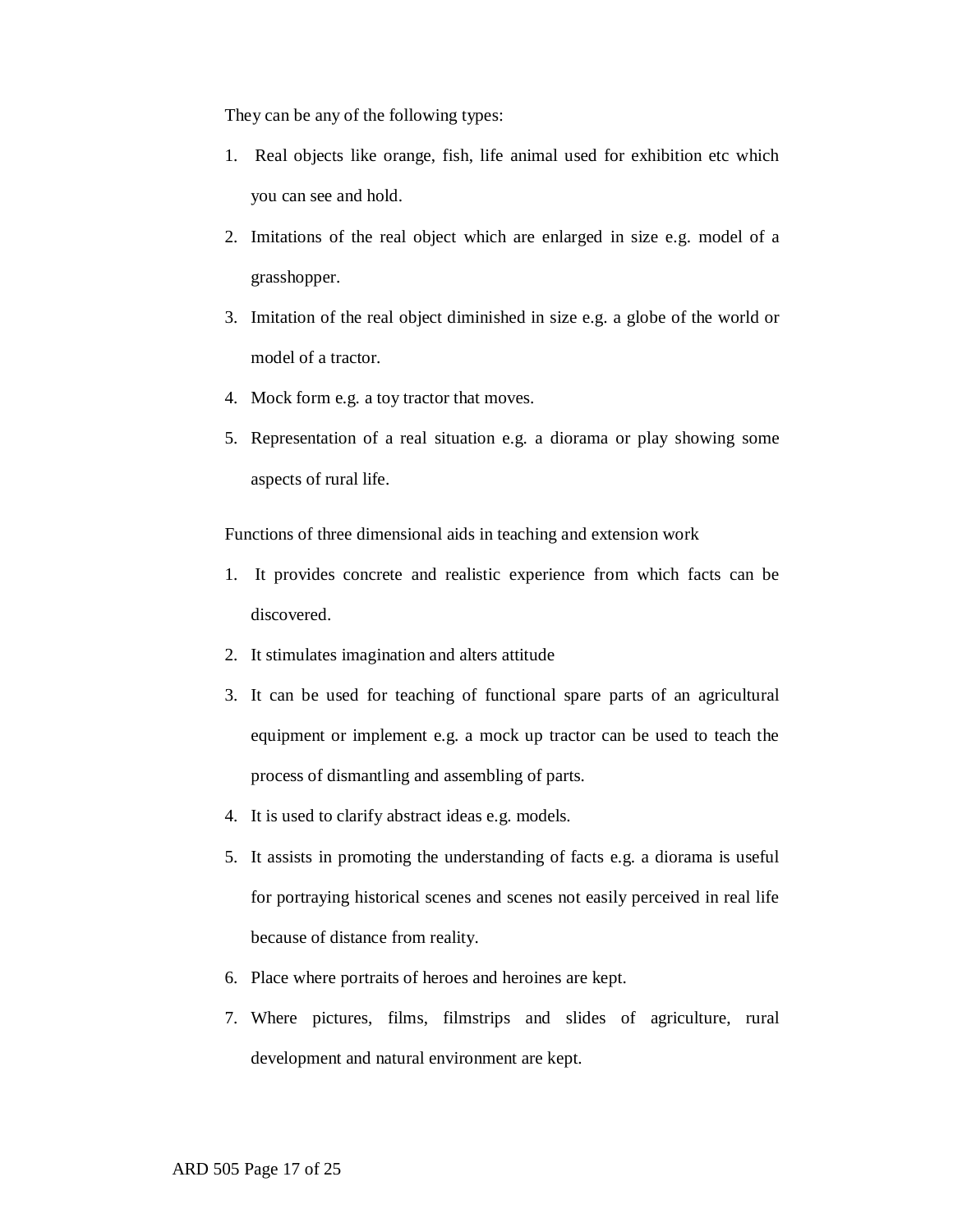- 8. Should contain standard library with reprographic materials, film recorders projectors e.t.c.
- 9. There should be specialties and competent technicians as staff.
- 10. Should also contain lecture rooms and conference hall.
- 11. Provision must be made for mobile museum unit.
- 12. Local crafts and industrial artifacts must be kept.
- 13. Should serve as a youth centre for knowledge development and exposure for youths.
- 14. In most cases, an education officer should be attached to the museum to serve as a liaison officer between the museum and schools extension and development training centres.

# **CARE AND MAINTENANCE OF SELECTED AUDIO VISUAL EQUIPMENT AND MATERIALS**

- Chalkboard
- Flip chat
- Flannel board
- Projectors
- Microphones
- Radio and Television sets
- Cameras
- Photographs

## **MUSEUM RESOURCES FOR EDUCATIONAL PURPOSES**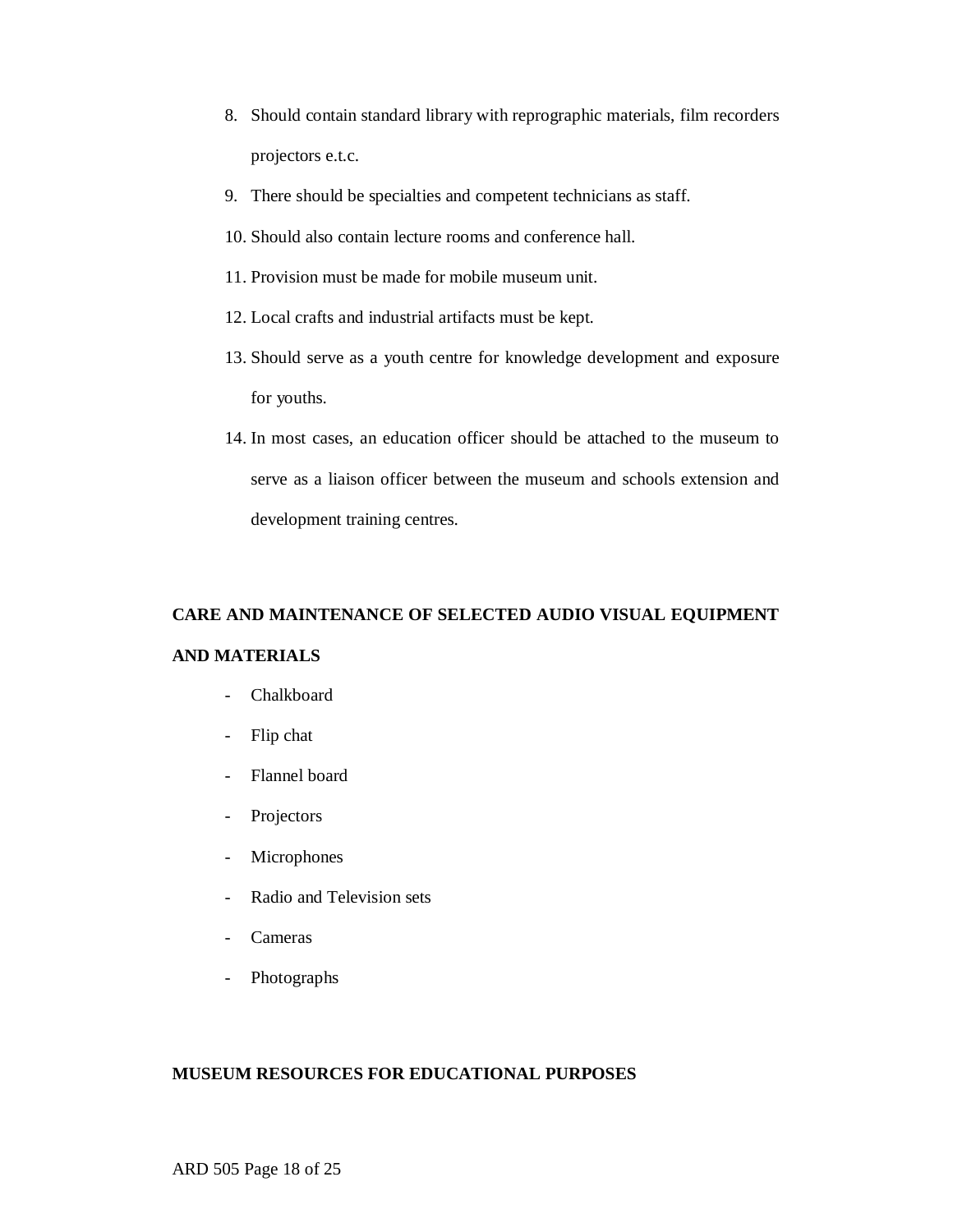A museum is a place with unlimited scope for the preservation of archeological, traditional, historical zoological, botanical and other scientific and agricultural materials permanently.

Museums are developed and set to enable man to see the chronological advancement of his arts and culture and advancement of technology in agriculture and other life endeavors, as well as to do a comparative study of what exists in other cultures.

## Functions of museum

- 1. To collect resources
- 2. To preserve resources
- 3. To display resources
- 4. To elucidate the resources

Museum in Nigeria lack the following:

- 1. Adequate collection of resources
- 2. They lack proper linkage with education i.e. not usually used for training purposes.
- 3. They lack trained personnel
- 4. They lack adequate facilities
- 5. They lack necessary funding
- 6. They lack resources from other African countries and other parts of the world.

If we are to improve museum situation in Nigeria especially for educational purposes,

they should be developed to become:

- 1. Centre for education for people of all ages.
- 2. Place for presenting exhibitions
- 3. Place of historical interest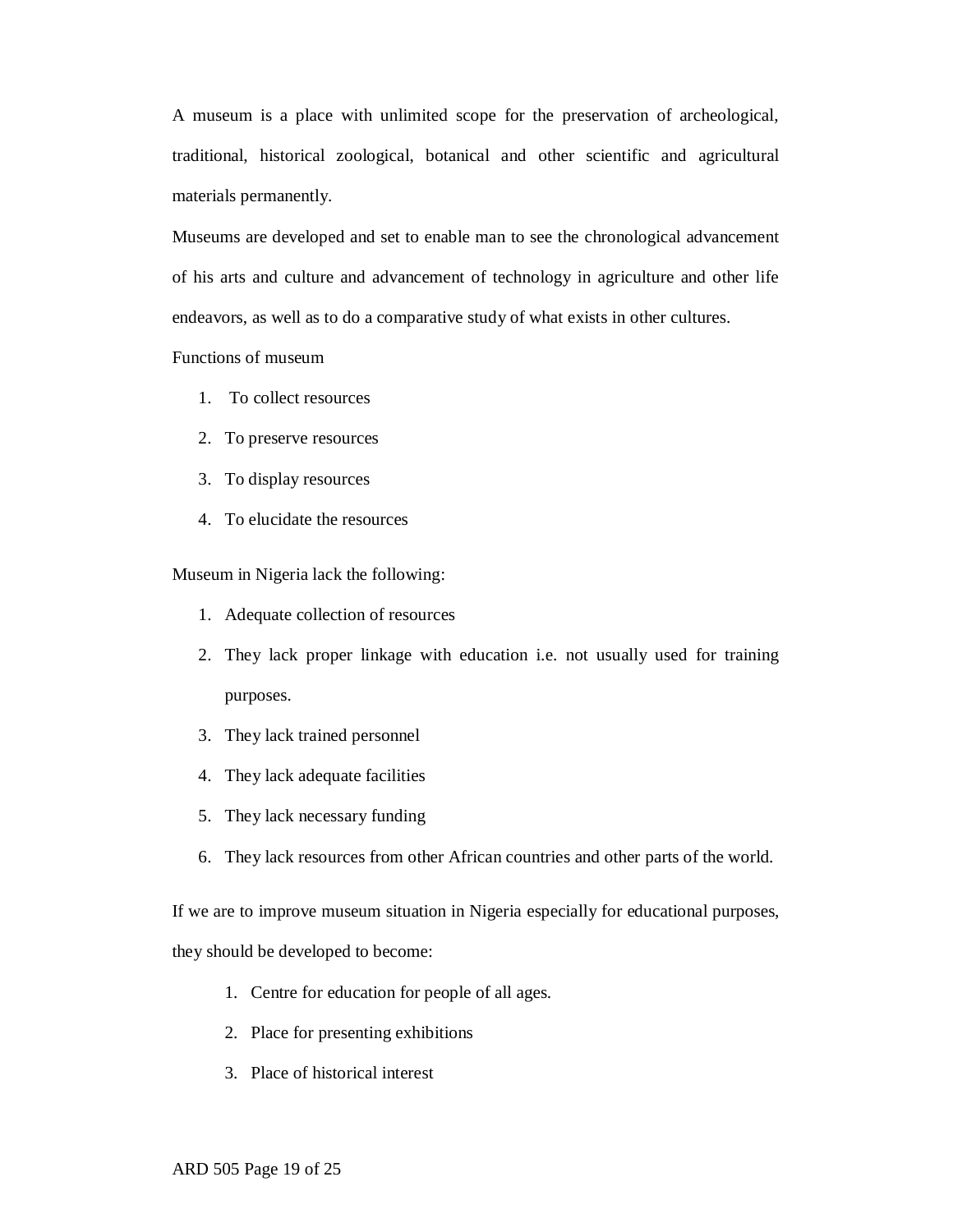- 4. Place where one could be introduced to modern Agriculture and industrial machines
- 5. Place where specimen are kept.

Problems of using three dimensional aids

- 1. Object may be too small to be studied by the extension class or by the group of farmers involved in the training.
- 2. When models are used, if care is not taken, a wrong idea of actual size or nature of object may result.
- 3. Some models could be expensive and out of easy reach.
- 4. Storage of three dimensional aids is not usually simple to carry out.

# **AUDIO VISUALS**

1. Television (Video Tape Recorder).

These media are good for observation. Each gives immediacy. It reaches large audience and can be used to teach any subject. It magnifies demonstration.

Video tape recorder can be used to record specific programmes and later used to teach the audience. This equipment can be intentently paused to explain the presentation in details. Documentaries and features can be produced and played for the audience to view.

2. Films/motion pictures

Films are used to show motion for process as a record of events and it can be used to incorporate other media. It makes learning more realistic and influences change in attitude of the learners. Films are long playing pictures, usually produced on a topic and projected on a large screen. This creates powerful emotions in viewers.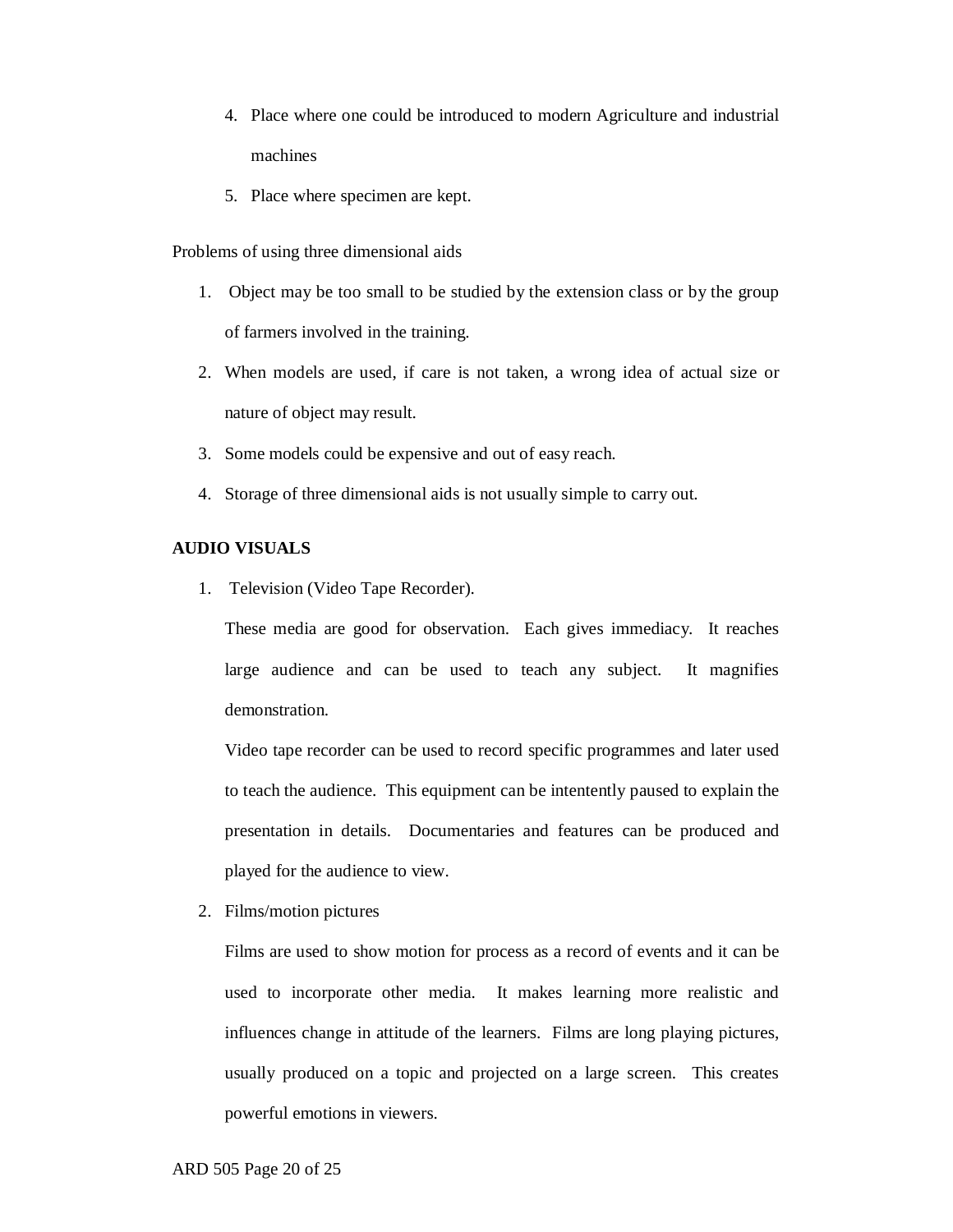#### Advantages of films/motion pictures

- i. They produce both sight and sound and usually come in colour.
- ii. They create powerful emotions to create
- iii. They can effectively demonstrate steps in carrying out operations.
- iv. They magnify objects for greater effect.
- v. They can be used again and again for a very long time.
- vi. Since only one major subject is usually treated in a film, the information on the subject is more detailed.

Its use is no longer in vogue.

- 3. Films Strips: The process of film strips is similar to that of motion pictures or films. Here the pictures are static, not moving. It is mostly used for identification and recognition and aids planned sequence of ideas. It makes discussion and explanation possible as the presenter can pace as he likes. It can also be used with other media like the tape to provide audio.
- 4. Slides: Slides and film strips have similar process. The difference is that slides are cut into pieces. The pictures are arranged in sequence and projected one at a time using the slide projector. It is possible for the presenter to rearrange the pictures to suit his teaching. Slides can also be used simultaneously with audio recording. It is possible to produce slides in motion with a voice over commentaries. It is easy to manipulate slides and feedback is immediate.
- 5. Projectors:
	- (a) Overhead projectors: The message to be projected is prepared on transparency sheets which are made of acetate plastic. The pens used in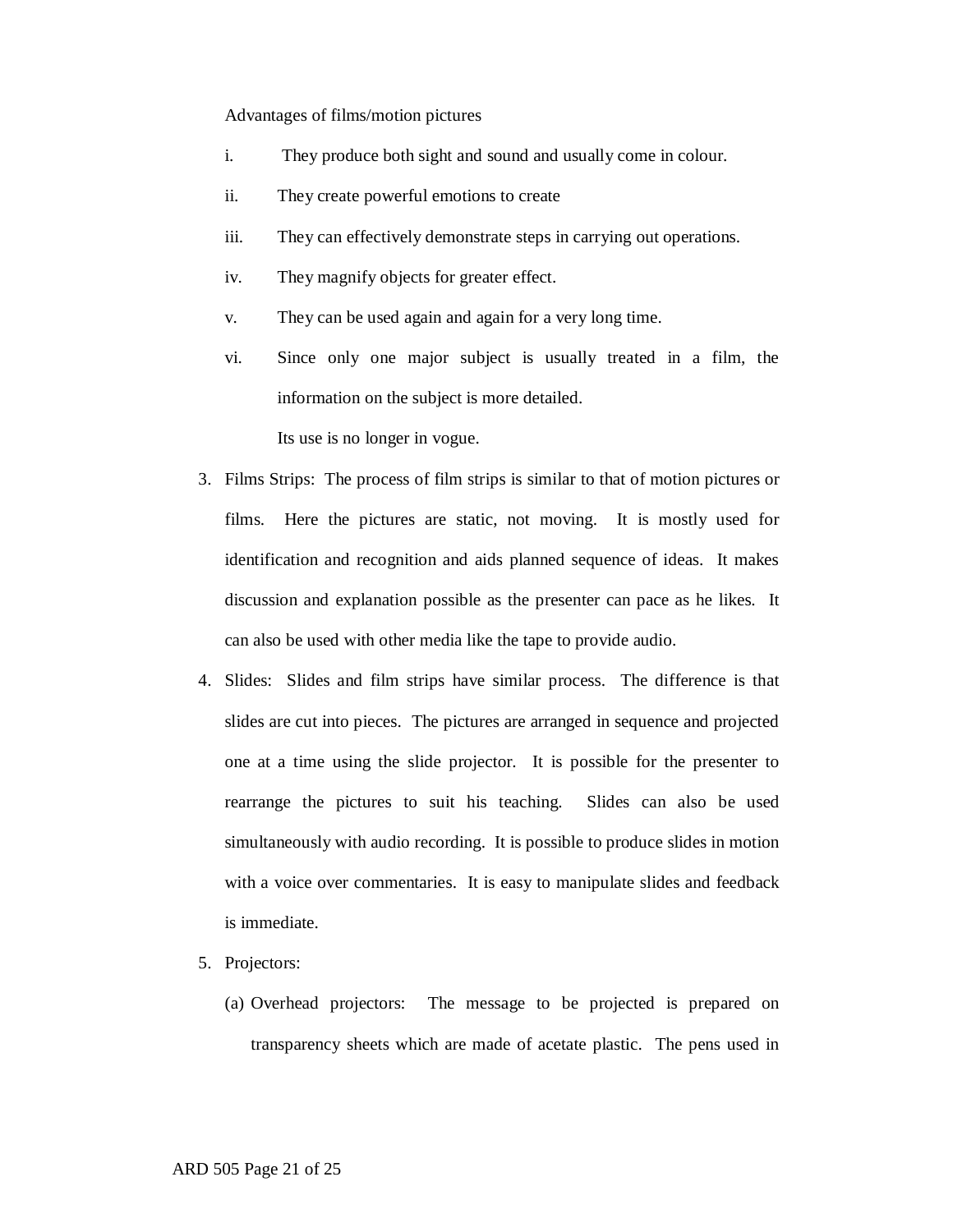writing are in different colours. Functions and advantages of overhead projector include:

- i. It is used to provide information in systematic developmental sequence.
- ii. It can be prepared by wide variety of simple inexpensive methods e.g. using any transparent material like nylon.
- iii. It is useful particularly with large group.
- iv. The teacher can be writing and be facing the audience at the same time.
- v. It may either be pre-prepared or the illustration could be carried out during presentation.
- vi. The lighting situation in the room has no influence on the picture produced.
- (b) Multimedia Projector

With the aid of computer, the message to be prepared is made into slides and stored either in diskette or flash drive. Using the multimedia projector and a computer, the message is the projected on to a large screen.

6. Computers: This is a visual medium of communication. It can be used to design and make materials for other media. It is a training tool used to store information which can easily be retrieved. Computers are also used to communicate with individuals through the electronic mail (e-mail). This is very fast and efficient.

## **FUNCTIONS OF AUDIO VISUAL MEDIA**

In the process of teaching, AV media are needed to perform the following functions:

1. They enrich teaching i.e. to make it more meaningful and effective.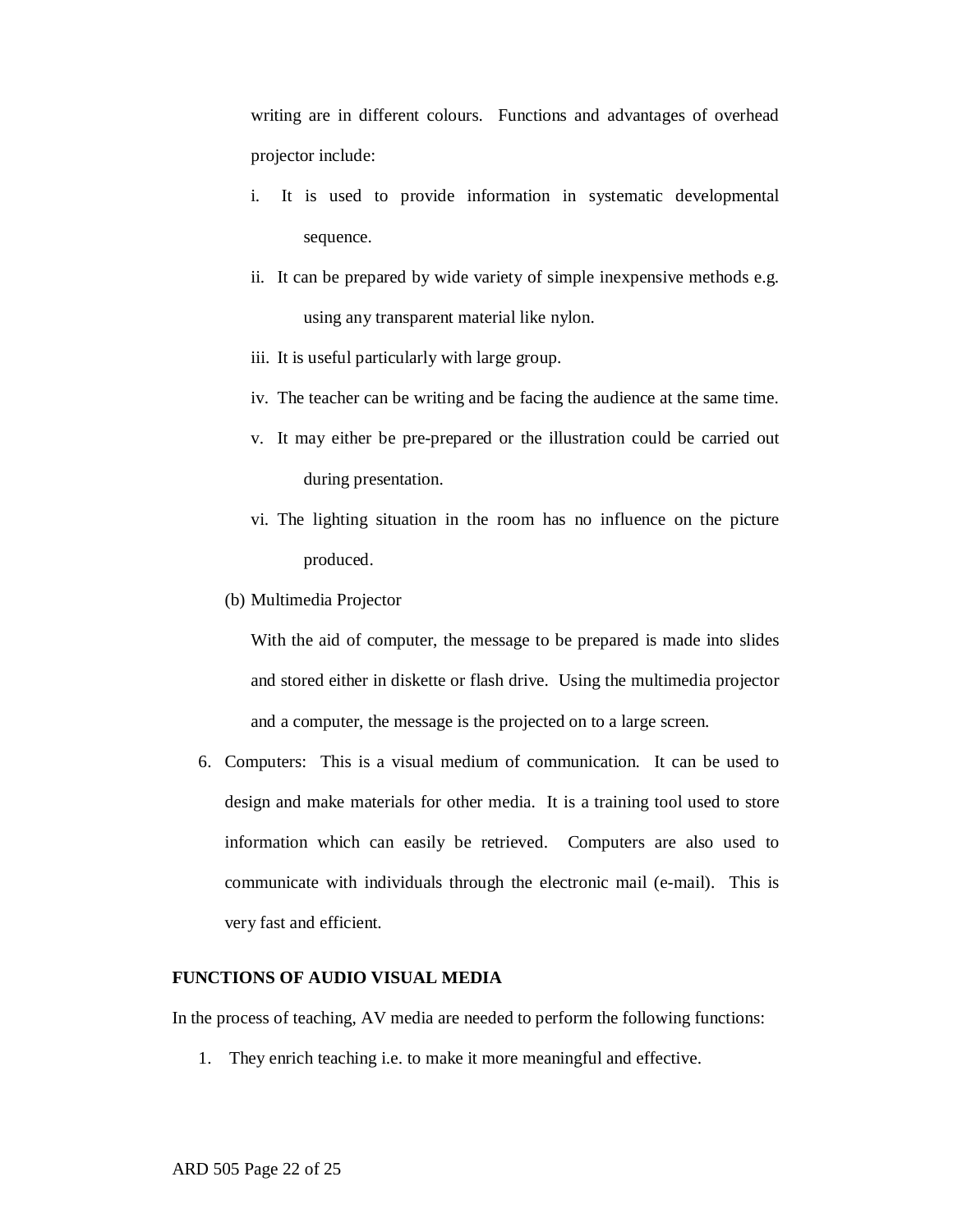- 2. They focus attention i.e. to attract attention, retain it and provide a vocal point for learners to organize what they are learning.
- 3. They expand learning scope.
- 4. They tie verbal concepts together i.e. they bring all the talking and explanation by the teacher or extension agents into reality.
- 5. They clarify concepts and issues i.e. they make visualization possible, they clear possible misunderstanding and deepen insight.
- 6. They provide a source of information and authority i.e. a well validated media constitute an authority.
- 7. They stimulate interest i.e. to create predisposition or willingness to learn as motivational devices.
- 8. They teach and consolidate learning.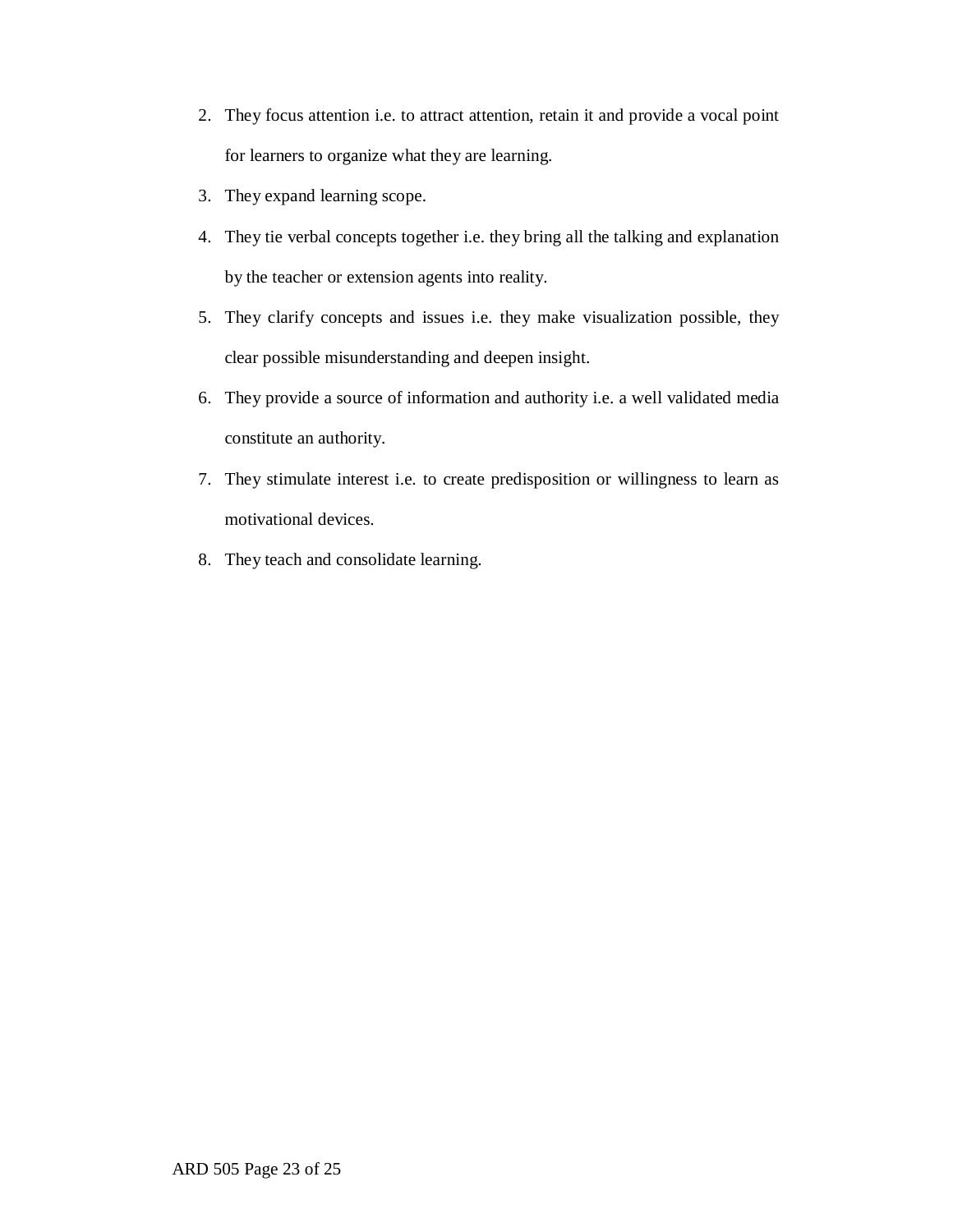## **Class Test**

Student will be tested on what has been learnt in the course in the past ten weeks.

#### **Study Questions:**

(1) Discuss in detail, the key points you will put into consideration when planning to use an instructional material for a group of trainees. Give relevant examples where necessary.

(2a) Proper use of instructional material at the appropriate time makes the work of the agricultural extension professional real and more concrete. Agree, or disagree with this statement, and support your explanation with relevant examples.

(2b) Make a schematic representation to show the types and categories of training aids known to you.

(3) Cross examine and describe five examples of audio – visual materials you have been taught during the series of lectures you received in ARD 505.

- (4a) Explain with examples the term **"Three dimensional aids"** in Agricultural Extension Teaching.
- (4b) Enumerate the functions of three dimensional aids and limitations to their use in Agricultural Extension.
- (5a) Explain the various levels of learning in relation to the use of audio visual aids in agricultural extension?
- (5b) What are the functions of Audio Visual Media and the advantages of Instructional Technology in agricultural extension service delivery in Nigeria?